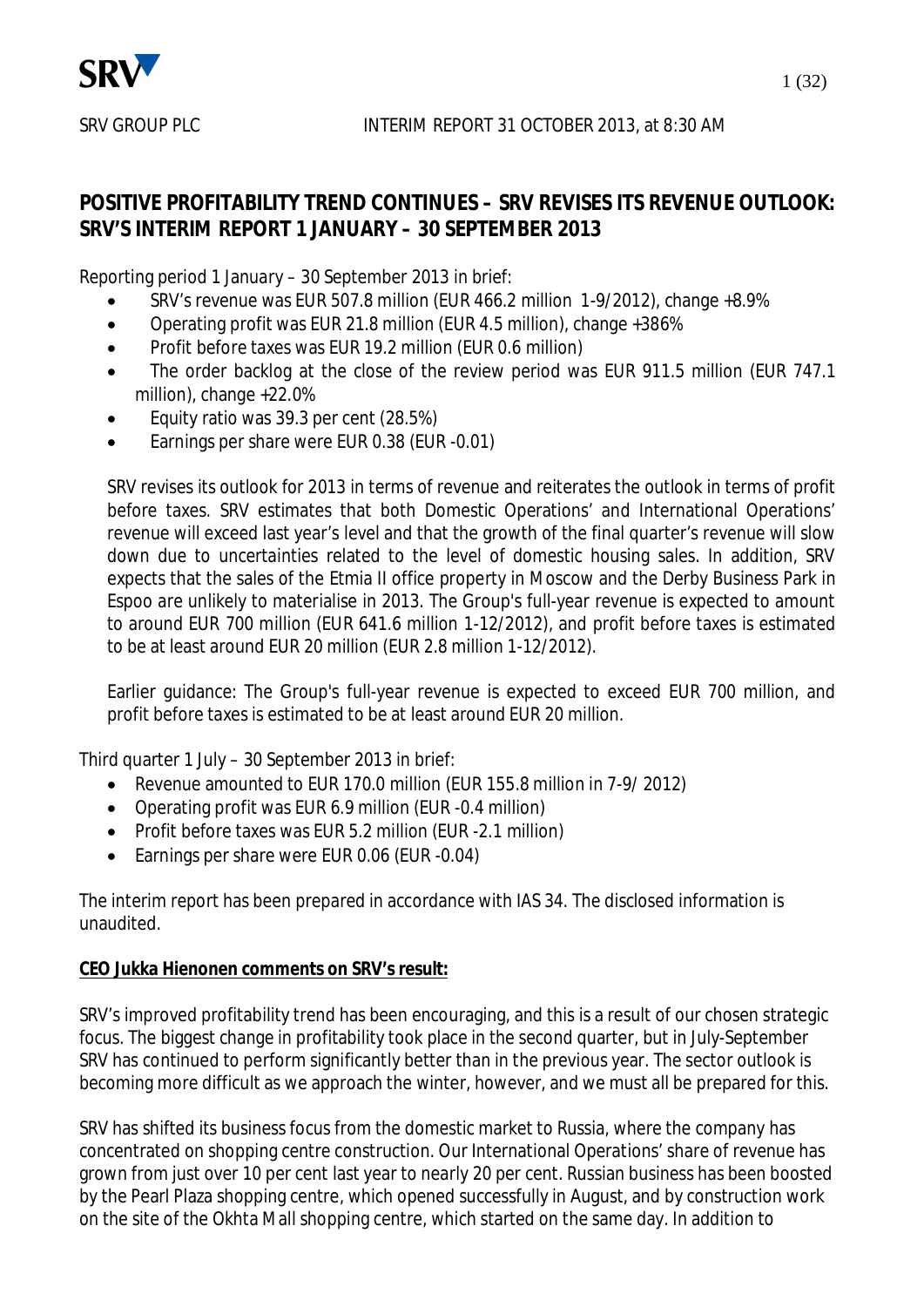

construction, our roles as a developer of, manager in and investor in shopping centre projects have created a foundation for long-term profitable business in Russia.

In Domestic Operations, we have managed a slight improvement in profitability, and revenue remained good due to a strong order backlog. The commercial premises market currently consists mainly of public contracts in which the constructors are mostly selected through competitive tenders. We have participated in these competitive tenders selectively, aiming to win the type of projects in which our added value for the client would also allow a health profit margin for SRV.

The domestic housing market is declining and also imbalanced. Large residential units are moving more slowly, while smaller properties are still selling well. Sales to housing funds have also increased demand for small apartments, and there is even a shortage of such properties on the market. Consumer sales are influenced by people's general confidence in their own financial situation, which this year has been adversely affected by a deteriorating employment trend and implemented tax decisions. SRV is building 450 rental homes on land that it owns. Our total housing sales grew significantly from last year. There were fewer start-ups, on the other hand, due to the market situation.

Our financial position has strengthened over the year. The equity ratio is 40 per cent and our finances will remain robust even if market conditions deteriorate further. With respect to the REDI shopping centre and residential units being planned for the Kalasatama Centre, we are currently engaged in investment and financing negotiations, which it has now been possible to resume after an appeals process that lasted one and a half years. We expect that we will be in a position to start large-scale construction at Kalasatama next year.

We approach the coming winter prepared for a slow-down in the domestic construction market. Our long-term business projects in Finland and Russia will provide the continuity by which we will maintain stability during fluctuations in economic conditions.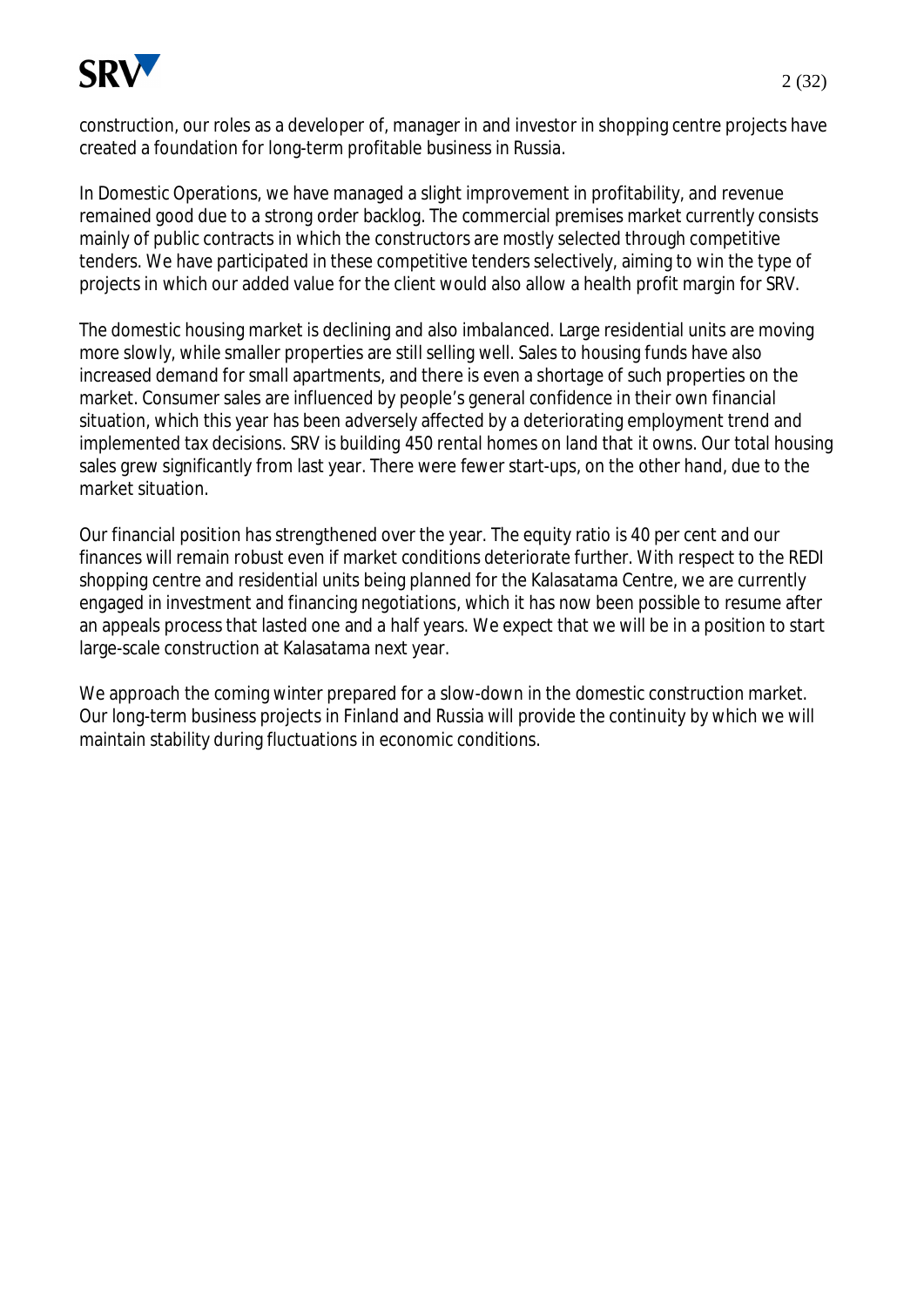

#### **SRV'S INTERIM REPORT 1 JANUARY – 30 SEPTEMBER 2013**

| $1 - 9/$ | $1 - 9/$ | change, | change,<br>% | $7-9/$                                                                                                     | $7 - 9/$ | $1-12/$<br>2012 |
|----------|----------|---------|--------------|------------------------------------------------------------------------------------------------------------|----------|-----------------|
| 507.8    | 466.2    | 41.6    | 8.9          | 170.0                                                                                                      | 155.8    | 641.6           |
| 21.8     | 4.5      | 17.3    | 385.8        | 6.9                                                                                                        | $-0.4$   | 6.9             |
|          |          |         |              |                                                                                                            |          |                 |
| $-2.6$   | $-3.9$   | 1.3     |              | $-1.7$                                                                                                     | $-1.8$   | $-4.1$          |
| 19.2     | 0.6      | 18.6    | 2960.7       | 5.2                                                                                                        | $-2.1$   | 2.8             |
| 911.5    | 747.1    | 164.4   | 22.0         |                                                                                                            |          | 827.8           |
| 532.4    | 346.5    | 185.9   | 53.6         | 107.9                                                                                                      | 138.5    | 594.5           |
| 4.3      | 1.0      |         |              | 4.0                                                                                                        | $-0.2$   | 1.1             |
| 3.3      | $-0.1$   |         |              | 2.0                                                                                                        | $-1.0$   | 0.1             |
| 39.3     | 28.5     |         |              |                                                                                                            |          | 34.7            |
| 227.1    | 311.3    | $-84.2$ | $-27.1$      |                                                                                                            |          | 267.9           |
| 102.8    | 187.7    |         |              |                                                                                                            |          | 126.2           |
| 6.4      | 1.8      |         |              |                                                                                                            |          | 2.2             |
| 10.4     | $-0.4$   |         |              |                                                                                                            |          | 0.5             |
| 0.38     | $-0.01$  | 0.39    |              | 0.06                                                                                                       | $-0.04$  | 0.02            |
| 4.95     | 4.58     | 0.37    | 8.1          |                                                                                                            |          | 4.62            |
| 4.41     | 3.44     | 0.97    | 28.2         |                                                                                                            |          | 3.26            |
|          |          |         |              |                                                                                                            |          |                 |
| 35.5     | 35.5     |         |              |                                                                                                            |          | 35.5            |
|          | 2013     | 2012    | <b>MEUR</b>  | المعمزا ويتسمون ويممط ومطالوه استمروا والسوائلة فالكوسون وطلبته المستحدث والمسالح والجسالية التمامس وبالأق | 2013     | 2012            |

1) In calculating the key ratio, only the profit for the period has been annualised.

#### **Overall review**

The Group's order backlog rose to EUR 911.5 million (EUR 747.1 million 9/2012). The value of new agreements grew to EUR 532.4 million (EUR 346.5 million 1-9/2012).

Thanks to growth in revenue from International Operations, the Group's revenue grew by 8.9 per cent to EUR 507.8 million (EUR 466.2 million 1-9/2012). The Group's operating profit rose to EUR 21.8 million (EUR 4.5 million) following operating profit improvements in International Operations in the second quarter and in Domestic Operations in the third quarter. The operating profit margin was 4.3 per cent (1.0%). Several factors contribute to the quarterly variation in the operating profit and operating profit margin: SRV's own projects are recognised as income upon delivery, the part of the order backlog that is continuously recognised as income mainly consists of low-margin contracting, a share equivalent to the ownership of SRV's associated companies is eliminated from the profit margins of construction carried out for these companies, and the project development nature of operations. The Group's profit before taxes was EUR 19.2 million (EUR 0.6 million). Financial expenses decreased, which had a positive effect on the result for the period.

The Group's equity ratio was 39.3 per cent (28.5%). Profitability improvement and the EUR 45 million hybrid bond that SRV issued on 28 December 2012 contributed to the growth in equity ratio.

Revenue from Domestic Operations was EUR 418.9 million (EUR 411.1 million 1-9/2012) and operating profit was EUR 13.4 million (EUR 13.1 million). Revenue and operating profit growth could be attributed to the increase in revenue from developer contracting during the third quarter.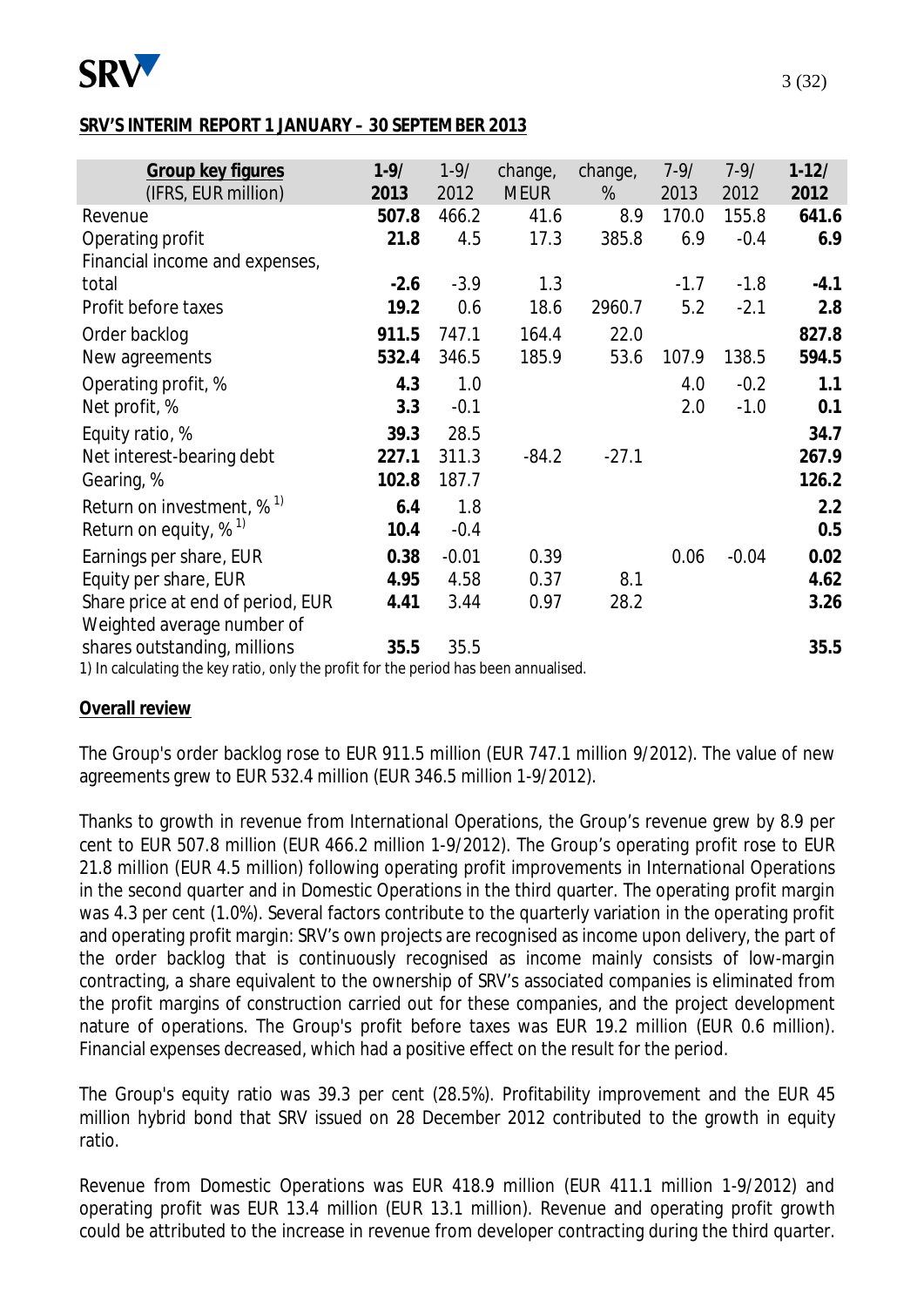

In addition, the profitability of commercial contracting has developed positively during the review period. The level of operating profit was also affected by the fact that the order backlog recognised as income mainly consisted of low-margin contracting, and a EUR 5.2 million profit margin decrease was recognised for one ongoing and four completed projects, primarily in the first quarter. The domestic order backlog rose to EUR 727.8 million (EUR 676.2 million). In order to improve profitability, the company will now be focusing on increasing developer contracting and negotiated contracts.

On the whole, housing sales trend in Finland was positive, with SRV selling a total of 584 units (538 1-9/2012) to consumers and investors. As sales to consumers slackened in the second quarter due to growing economic uncertainty and the transfer tax hike, the focus has been shifted to rental housing development projects. In addition to the sale of 316 rental housing units (201) to investors under negotiated contracts, SRV made preliminary agreements with two housing funds to build 252 housing units on plots owned by SRV. The units to be built under the preliminary agreements are not included in the domestic order backlog.

SRV had 1,398 rental and owner-occupied units under construction (2,126 on 30 September 2012), of which 550 were developer-contracted. 81 per cent of housing units under construction have been sold, and 71 per cent of production consists of rental and right-of-occupancy units. Based on advance marketing, the decision has been made to initiate the construction of 22 additional housing units. The volume of housing contracting has been reduced, and 61 per cent of production (43%) consisted of rental housing development projects or developed-contracted production sold to investors.

Revenue from International Operations rose to EUR 89.0 million (EUR 55.1 million). Most of the revenue was generated by the construction of the Pearl Plaza shopping centre, 50%-owned by SRV, and the sale in June of a 55 per cent stake in the Okhta Mall shopping centre project in St. Petersburg to investment company Russia Invest. Operating profit was EUR 11.7 million (EUR -5.6 million). Growth in the level of activity, the sale of the company's holding in the shopping centre project, and the implementation of cost-savings measures contributed to the improvement in operating profit. Other contributing factors included the EUR 8.3 million change in the fair value of the holding in the Okhta Mall shopping centre following the surrender of SRV's controlling interest in a transaction carried out in June and the subsequent measurement of its remaining holding at fair value based on the sale of the majority holding.

The Group's third-quarter revenue was EUR 170.0 million (EUR 155.8 million) and operating profit was EUR 6.9 million (EUR -0.4 million). The rise in revenue and operating profit could be attributed to the growth in the revenue and profitability of International Operations.

Of SRV's major international projects, the Pearl Plaza shopping centre in St. Petersburg was completed in August 2013 and all of its premises have either been leased or a lease is in the final stages of negotiation. Leasing of the Okhta Mall shopping centre project in St. Petersburg has likewise progressed well, and its construction work has begun. Projects in Finland include the construction of the Derby Business Park in the Perkkaa district of Espoo. The second phase of this project was completed in June 2013, and over 90 per cent of the premises have been leased.

SRV's own project development operations are paving the way for substantially increasing operating volumes in Finland. These projects require long-term development work and are being carried out over the course of several years. Many of SRV's projects are so-called landmark projects – innovative new solutions for the needs of sustainable regional construction. Such projects include,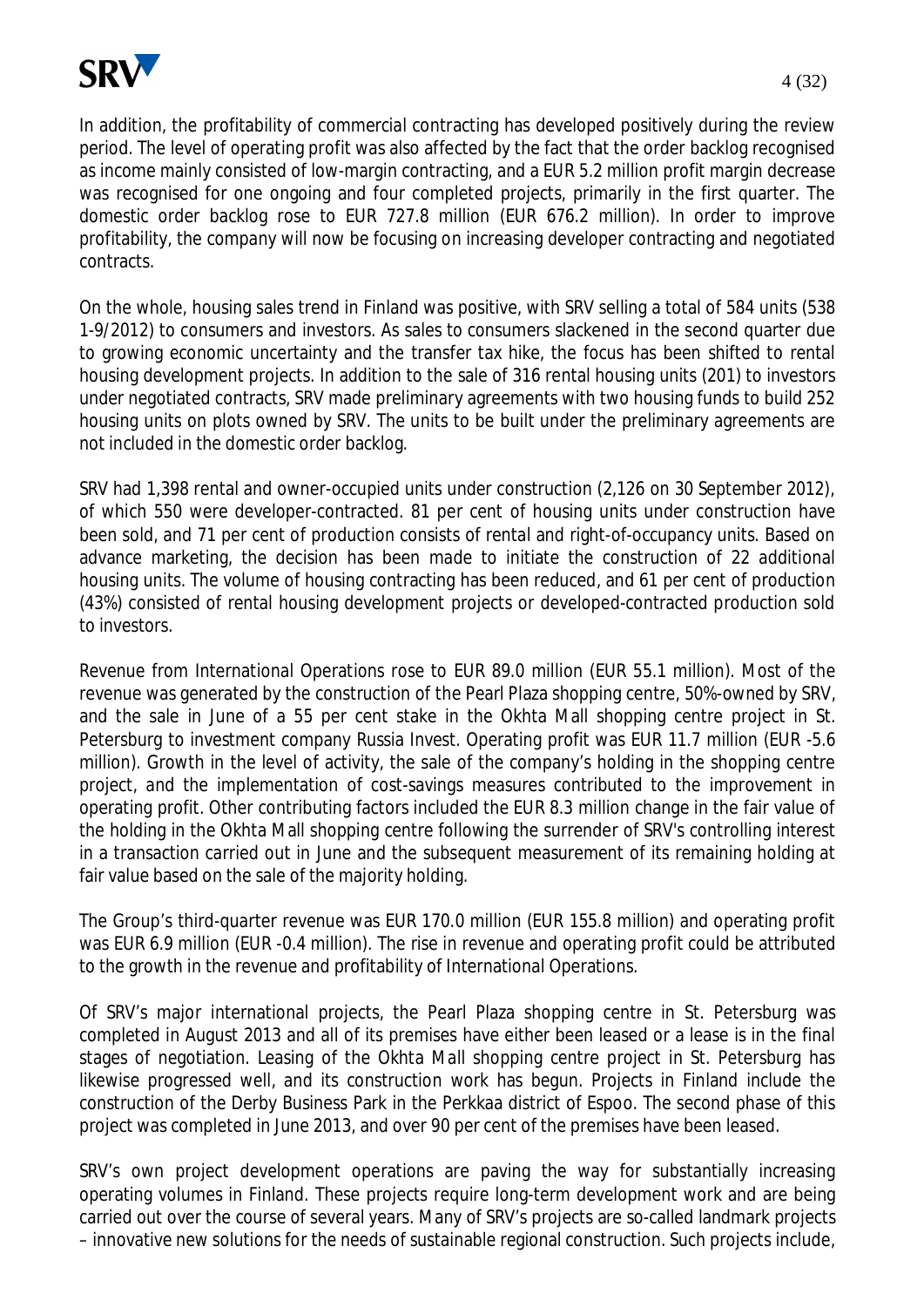

for example, the Keilaniemi Towers residential project, the Kalasatama Centre in Helsinki, and a project to develop the area adjacent to the Niittykumpu metro station in Espoo. In St. Petersburg and Moscow, SRV will from now on focus on the development of shopping centre projects. SRV will harness the investment potential of both the Russia Invest investment firm and the VTB and Ashmore property funds in order to support the financing of these projects.

#### **Key figures for the Segments**

| Revenue                         | $1 - 9/$ | $1 - 9/$ | change,     | change,     | $7 - 9/$ | $7 - 9/$  | $1 - 12/$ |
|---------------------------------|----------|----------|-------------|-------------|----------|-----------|-----------|
| (EUR million)                   | 2013     | 2012     | <b>MEUR</b> | %           | 2013     | 2012      | 2012      |
| <b>Domestic Operations</b>      | 418.9    | 411.1    | 7.8         | 1.9         | 155.0    | 139.7     | 568.3     |
| <b>International Operations</b> | 89.0     | 55.1     | 33.9        | 61.6        | 15.1     | 16.1      | 73.1      |
| <b>Other Operations</b>         | 9.2      | 11.0     | $-1.8$      | $-16.4$     | 2.9      | 3.6       | 14.4      |
| Eliminations                    | $-9.3$   | $-11.0$  | 1.7         |             | $-2.9$   | $-3.6$    | $-14.3$   |
| Group, total                    | 507.8    | 466.2    | 41.6        | 8.9         | 170.0    | 155.8     | 641.6     |
| Operating profit                | $1 - 9/$ | $1 - 9/$ | change,     | change,     | $7 - 9/$ | $7 - 9/$  | $1-12/$   |
| (EUR million)                   | 2013     | 2012     | <b>MEUR</b> | %           | 2013     | 2012      | 2012      |
| <b>Domestic Operations</b>      | 13.4     | 13.1     | 0.3         | 2.5         | 7.3      | 1.9       | 14.8      |
| <b>International Operations</b> | 11.7     | $-5.6$   | 17.3        |             | 0.2      | $-1.1$    | $-3.2$    |
| <b>Other Operations</b>         | $-3.3$   | $-3.0$   | $-0.3$      |             | $-0.6$   | $-1.1$    | $-4.7$    |
| Eliminations                    | 0.0      | 0.0      | 0.0         |             | 0.0      | 0.0       | 0.0       |
| Group, total                    | 21.8     | 4.5      | 17.3        | 385.8       | 6.9      | $-0.4$    | 6.9       |
| Operating profit, (%)           | 1-9/2013 |          | 1-9/2012    | 7-9/2013    | 7-9/2012 | 1-12/2012 |           |
| <b>Domestic Operations</b>      |          | 3.2      | 3.2         | 4.7         | 1.3      |           | 2.6       |
| <b>International Operations</b> | 13.1     |          | $-10.2$     | 1.1         | $-7.0$   |           | $-4.4$    |
| Group, total                    |          | 4.3      | 1.0         | 4.0         | $-0.2$   |           | 1.1       |
| Order backlog                   |          |          |             | change,     | change,  |           |           |
| (EUR million)                   | 9/2013   |          | 9/2012      | <b>MEUR</b> | %        | 12/2012   |           |
| <b>Domestic Operations</b>      | 727.8    |          | 676.2       | 51.5        | 7.6      |           | 774.4     |
| <b>International Operations</b> | 183.7    |          | 70.9        | 112.8       | 159.2    |           | 53.4      |
| Group, total                    | 911.5    |          | 747.1       | 164.4       | 22.0     |           | 827.8     |
| - sold order backlog            |          | 704      | 517         | 187         | 36.2     |           | 610       |
| - unsold order backlog          |          | 207      | 230         | $-23$       | $-9.9$   |           | 218       |

# **Earnings trends of the Segments**

| <b>Domestic Operations</b> | $1 - 9/$ | $1 - 9/$ | change,     | change, | $7 - 9/$ | $7 - 9/$ | $1 - 12/$ |
|----------------------------|----------|----------|-------------|---------|----------|----------|-----------|
| (EUR million)              | 2013     | 2012     | <b>MEUR</b> | %       | 2013     | 2012     | 2012      |
| Revenue                    | 418.9    | 411.1    | 7.8         | 1.9     | 155.0    | 139.7    | 568.3     |
| - business construction    | 230.2    | 221.8    | 8.4         | 3.8     | 88.1     | 78.9     | 305.3     |
| - housing construction     | 188.7    | 189.3    | $-0.6$      | $-0.3$  | 66.9     | 60.7     | 263.0     |
| Operating profit           | 13.4     | 13.1     | 0.3         | 2.5     | 7.3      | 1.9      | 14.8      |
| Operating profit, %        | 3.2      | 3.2      |             |         | 4.7      | 1.3      | 2.6       |
| Order backlog              | 727.8    | 676.2    | 51.5        | 7.6     |          |          | 774.4     |
| - business construction    | 451.1    | 312.1    | 139.1       | 44.6    |          |          | 438.7     |
| - housing construction     | 276.6    | 364.2    | $-87.5$     | $-24.0$ |          |          | 335.7     |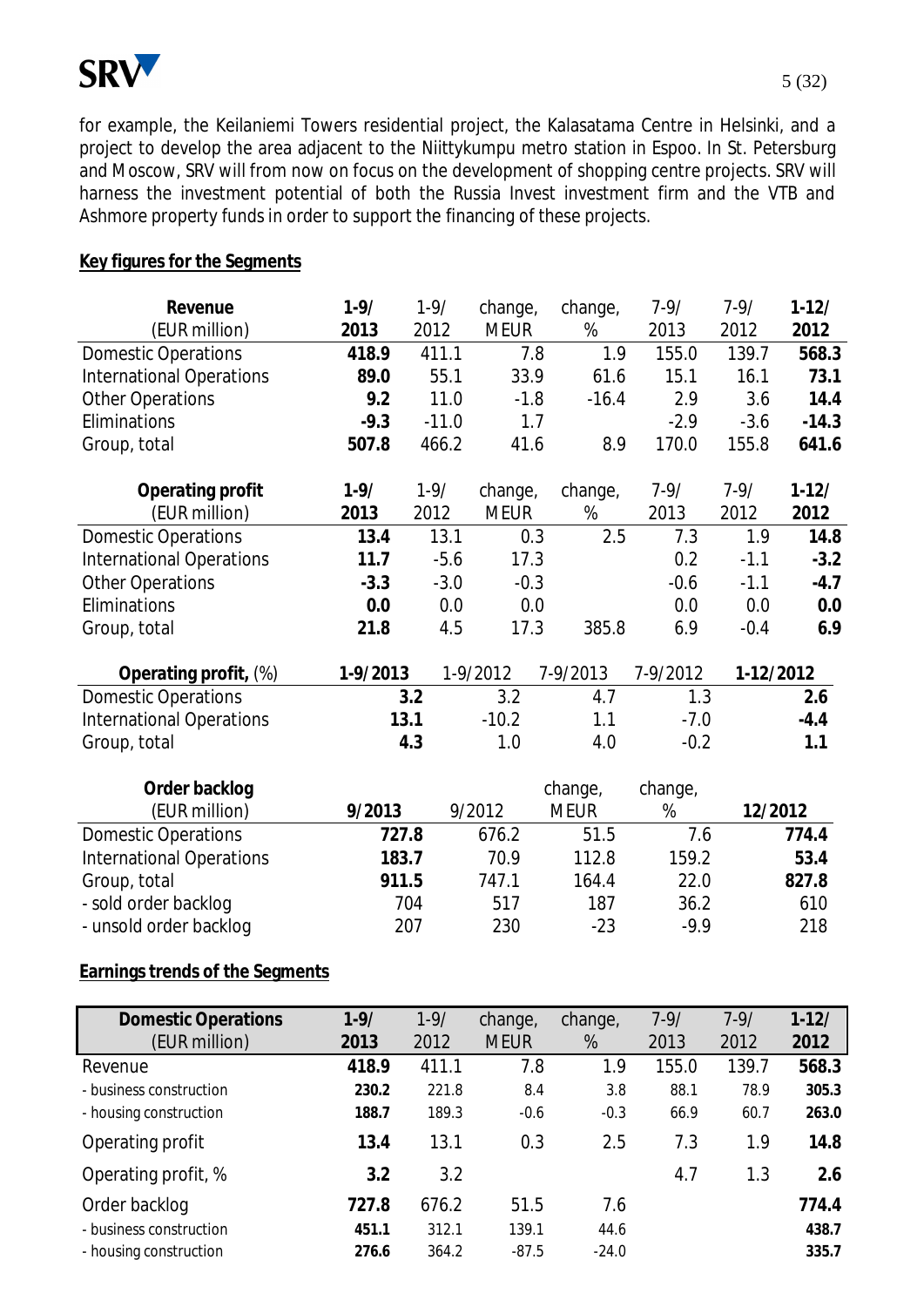

The Domestic Operations segment consists of SRV's property development and construction operations in Finland. Operations are divided into housing construction and commercial construction, which comprises retail, office, logistics, earthworks, and rock construction operations.

Revenue for Domestic Operations totalled EUR 418.9 million (EUR 411.1 million 1-9/2012), and accounted for 82 per cent of the Group's revenue (88 %). Operating profit totalled EUR 13.4 million (EUR 13.1 million), generating an operating margin of 3.2 per cent (3.2 %). Revenue and operating profit growth could be attributed to the increase in revenue from housing developer contracting during the third quarter. The margins of commercial contracting have developed positively during the review period. Moreover, the financial result has now been confirmed for four previously completed projects in which SRV had EUR 25.4 million in trade receivables due at the end of 2012, primarily from additional work and alterations. The total effect of the profit margin decreases recognised for these four projects and one ongoing project on the operating profit for the period was EUR -5.2 million. The order backlog rose to EUR 727.8 million (EUR 676.2 million 9/2012).

Third-quarter revenue amounted to EUR 155.0 million (EUR 139.7 million 7-9/2012) and operating profit came to EUR 7.3 million (EUR 1.9 million). Revenue and operating profit growth could be attributed to the completion of 175 developer contracting units during the quarter. Operating profit was reduced by a EUR 1.3 million profit margin decrease which was caused by the confirmation of liability to pay receivables and costs related to a project that ended before the review period. A total of 183 housing units (170) were sold to consumers and investors in the third quarter.

#### **Commercial construction**

Revenue from commercial construction totalled EUR 230.2 million (EUR 221.8 million). The order backlog was EUR 451.1 million (EUR 312.1 million). Competition for new contracts remained tight.

Projects completed during the review period include the basic renovation of Building F of the Viikki laboratory for the University of Helsinki, the construction of the main building of the Mankola School in Jyväskylä, the construction of the Pyynikki social and health services centre for the City of Tampere and the renovation of the CityCenter property in Helsinki for Sponda. Other completed projects include the extension of the Galleria at Helsinki Messukeskus expo and convention centre, the renovation of the Stockmann department store premises at the Itis shopping centre in Helsinki, the new commercial premises for Finnair at the Helsinki-Vantaa airport, and Finnprotein Oy's soy processing plant in Uusikaupunki.

During the review period, new contractor agreements worth EUR 200.4 million were signed with external clients. SRV signed fixed-price contractor agreements with the Tampereen Kotilinna Foundation for the construction of the Pispa Service Centre, with the municipality of Pöytyä for the construction of a day-care centre in Kyrö, with the City of Lappeenranta for the construction of a day-care centre in Joutseno, with the City of Lahti for the construction of the Liipola multipurpose hall, and with Tikkamaan Palvelut Oy for the construction of a car park in Joensuu. Production facilities will be built for Orion and Sandvik in Turku, and for Grene Noramaa in Paimio. SRV signed project management-type contractor agreements with Suomen Yliopistokiinteistöt for the construction of TTY Kampusareena in Tampere, with the Hospital District of Helsinki for the construction of an additional emergency room in Jorvi, with the City of Espoo for the construction of the Opinmäki school in Suurpelto and with Ilmarinen for the construction of a medical centre, hospital and other commercial premises in Oulu.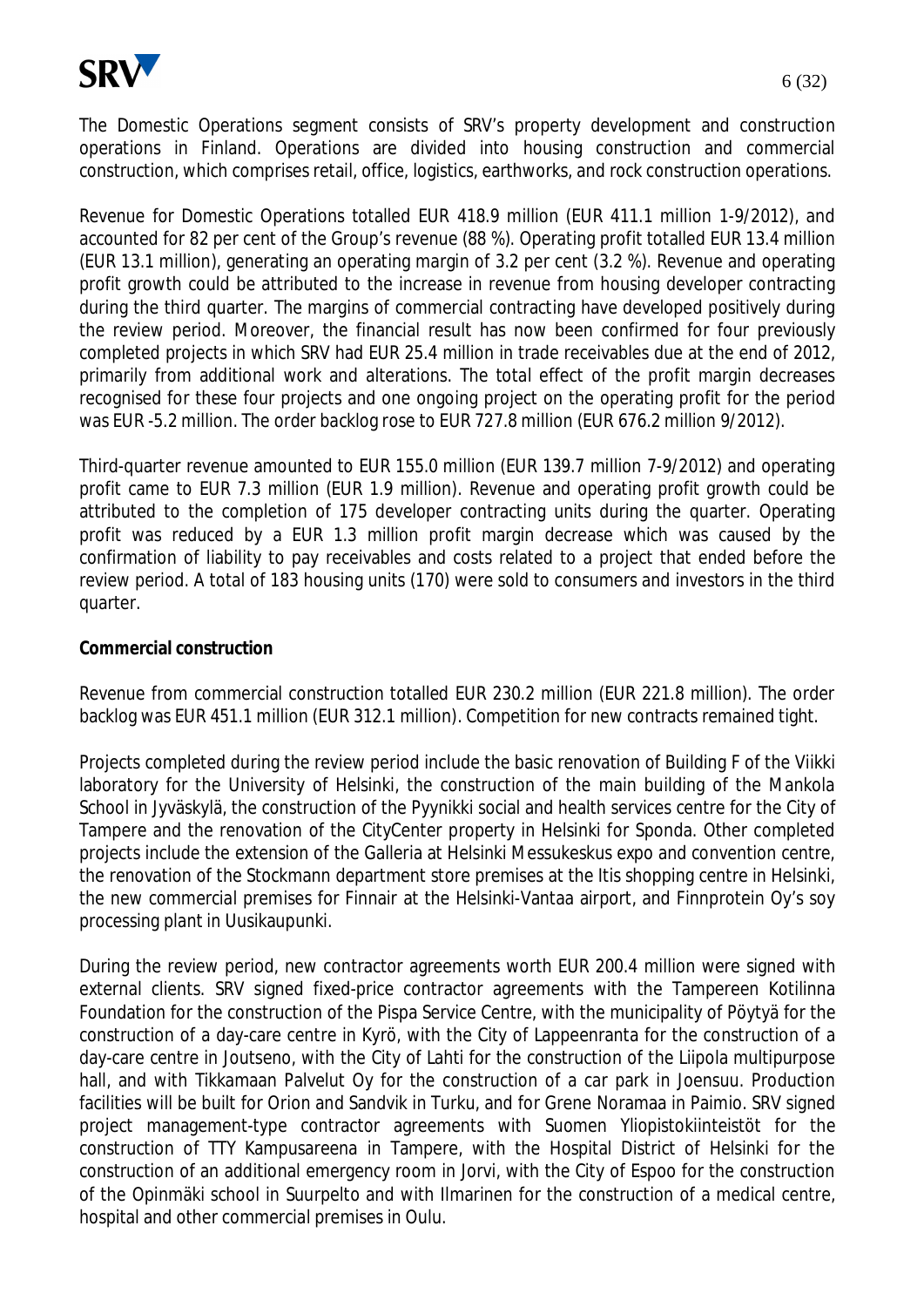

Two development project agreements covering construction on plots previously owned by SRV, with SRV responsible for design and engineering, were signed during the period: one to build a Biltema department store in Vaasa and the other to build a logistics centre in Vantaa for the Hospital District of Helsinki.

The Supreme Administrative Court did not grant permission to appeal against the complaint regarding the city plan for Kalasatama Centre in the Sörnäinen district of Helsinki. The Administrative Court of Helsinki had earlier dismissed the complaint; as a result, the city plan came into force. In 2012, due to the appeal process, SRV had decided to adjust the construction schedule in order to reduce the amount of capital tied up in the project. Now that the city plan has come into force, suspended negotiations with tenants, financers and investors can be resumed. Once these negotiations have been concluded, construction site operations can be restarted. Full-scale work is expected to commence in 2014. Two major projects for the Kalasatama Centre have already been completed: The underground waste facility and the new metro bridge commissioned by the City of Helsinki were both finished in summer 2013.

In Perkkaa, Espoo, SRV completed a development project for three office buildings with a total floor area of 20,000 square metres. The first phase of the project was completed in August 2012, and the last two office buildings in June 2013. Among other tenants, the buildings house the head offices of Siemens Osakeyhtiö and SRV. Over 90 per cent of the premises have already been leased. SRV estimates that annual rental income from the project will amount to about EUR 4.3 million once it has been fully leased out. Sales efforts are currently under way.

In March, the Finnish Court of Arbitration announced its decision on the dispute between SRV Construction Ltd and Kiinteistö Oy Espoontori, ordering Kiinteistö Oy Espoontori to pay SRV Construction Ltd the sum of about EUR 0.7 million. As a result of this decision, SRV recognised about EUR 0.6 million in expenses. In March, SRV also came to an agreement with Mutual Pension Insurance Company Varma on the contractual liability to pay the costs for additional work and alterations to the Primulan Herkkupaja bakery and the Holiday Club Saimaa spa hotel.

#### **Housing construction**

Revenue from housing construction totalled EUR 188.7 million (EUR 189.3 million). The order backlog was EUR 276.6 million (EUR 364.2 million). At the end of the review period, SRV had a total of 1,398 units (2,126) under construction. Of the residential units under construction, 81 per cent were contracted housing units or own sold production.

Projects for external clients that were completed during the review period include 45 units on Keskipellonkatu in Kerava, 26 unit in the Vanttila district of Espoo, 33 housing units in the Seppälä district of Jyväskylä, and 35 units in the Toppila district of Oulu, all of which were built for TA. For ICECAPITAL, 81 units were completed in Tikkurila and 20 in Kannelmäki. In addition, 52 units were completed for VVO in Hyvinkää, 42 units for YH in Tampere, 345 units for KEVA in Herttoniemi, and 22 for Timedi Oy in Laukaa.

During the review period, contracts worth EUR 77.2 million were signed with external clients for the construction of 433 housing units. SRV and VVO signed agreements for two development projects on plots that were earlier owned by SRV: 88 units will be built at Espoon Nihtitorpankuja 3 and 114 units at Vantaan Lehtikallio 4. In Vantaa, 76 housing units were sold to the Lähi-Tapiola housing fund and 38 units to the ICECAPITAL housing fund. In addition, SRV will build 44 units for VVO in Tampere and 79 units for Opiskelija Asunnot Oy in Joensuu under projects that SRV acquired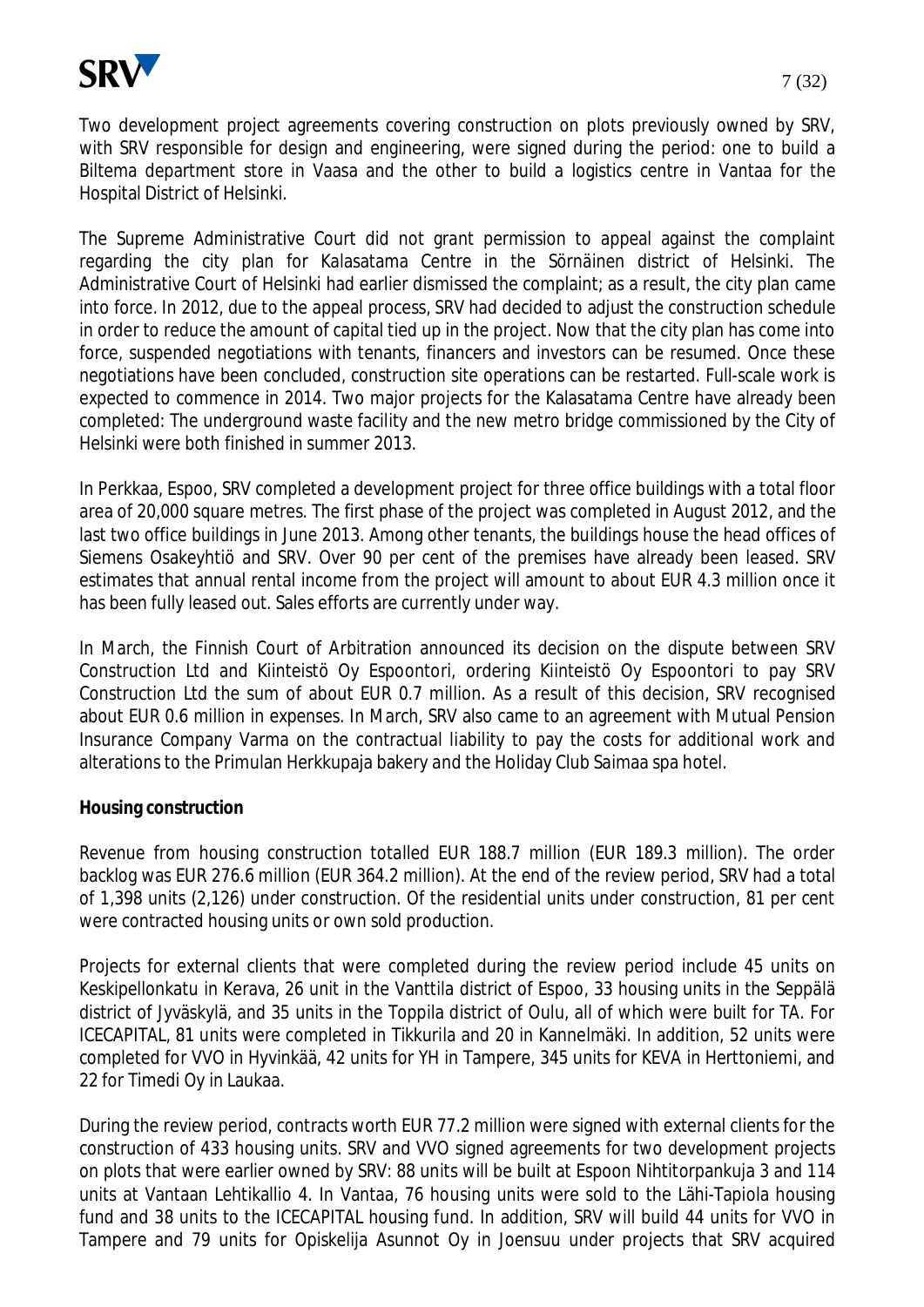

through competitive bidding. In addition, SRV has signed preliminary agreements with two housing funds for the construction of 252 housing units on plots SRV owns in Espoo and Kirkkonummi. The units to be built under the preliminary agreements are not included in the domestic order backlog.

SRV won a design and build competition held by the Helsinki Housing Production Department (ATT) for the construction of four wooden apartment houses on Eskolantie in Pukinmäki in association with Stora Enso. These houses will feature 89 rental and right-of-occupancy units. The value of this agreement will also be added to the order backlog once the actual contractor agreement has been signed. ATT also commissioned SRV to build a residential area in the Jätkäsaari district in Helsinki. The eight-storey apartment buildings to be constructed will house a total of 98 housing units. The value of this agreement will also be added to the order backlog once the actual contractor agreement has been signed.

During the period, SRV launched the construction of 202 (320) developer-contracted housing units included in the RS system. 63 of these units will be built in Myyrmäen Kilterinmetsä in Vantaa, 35 in Penttilänrannan Kotisatama in Joensuu, 25 in Marmori in Jyväskylä, 35 in Atalan Metsäkeiju in Tampere and 26 in Raholan Ruhtinas in Tampere. Furthermore, an 18-unit HITAS project was started up in Vallila, Helsinki. In addition to the projects initiated during the review period, SRV has decided to start the construction of 22 housing units in the Telakkaranta residential area in Turku.

During the review period, SRV sold 584 (538) housing units. In total, 268 (337) of the developercontracted housing units that fall within the scope of the RS system were sold during the review period and 316 (201) units were sold to investors under negotiated contracts. At the end of the period, 400 (605) housing units for the consumer market were under construction, of which 261 (400) had not yet been sold. The number of completed but unsold housing units was 128 (100). A total of 388 (337) developer-contracted housing units were completed during the review period: 75 in Matinkylä, Espoo, 71 in Helsinki, 76 in Kerava, 29 in Lahti, 24 in Kaarina, 25 in Jyväskylä and 88 in the Tampere region.

| Housing production in Finland                | $1 - 9/$ | $1 - 9/$ | change, | $7 - 9/$ | $7 - 9/$ | $1 - 12/$ |
|----------------------------------------------|----------|----------|---------|----------|----------|-----------|
| (units)                                      | 2013     | 2012     | units   | 2013     | 2012     | 2012      |
| Housing sales, total                         | 584      | 538      | 46      | 183      | 170      | 745       |
| - sales, developer contracting               | 268      | 337      | $-69$   | 69       | 85       | 477       |
| - sales, negotiation contracts <sup>2)</sup> | 316      | 201      | 115     | 114      | 85       | 268       |
| Developer contracting                        |          |          |         |          |          |           |
| - start-ups                                  | 202      | 320      | $-118$  | 25       | 125      | 415       |
| - completed                                  | 388      | 337      | 51      | 175      | 116      | 451       |
| - completed and unsold 1)                    | 128      | 100      | 28      |          |          | 99        |
| Under construction, total <sup>1)</sup>      | 1 3 9 8  | 2 1 2 6  | $-728$  |          |          | 1849      |
| - construction contracts <sup>1)</sup>       | 550      | 1 2 1 2  | $-662$  |          |          | 969       |
| - negotiation contracts $^{1/2}$             | 448      | 309      | 139     |          |          | 294       |
| - developer contracting $1$                  | 400      | 605      | $-205$  |          |          | 586       |
| - of which sold $1$                          | 139      | 205      | $-66$   |          |          | 230       |
| - of which unsold <sup>1)</sup>              | 261      | 400      | $-139$  |          |          | 356       |

Based on the current schedules, SRV estimates that a total of 539 developer-contracted housing units included in the RS system will be completed in 2013, and 151 in the final quarter.

1) at the end of the period 2) investor sales under negotiation contracts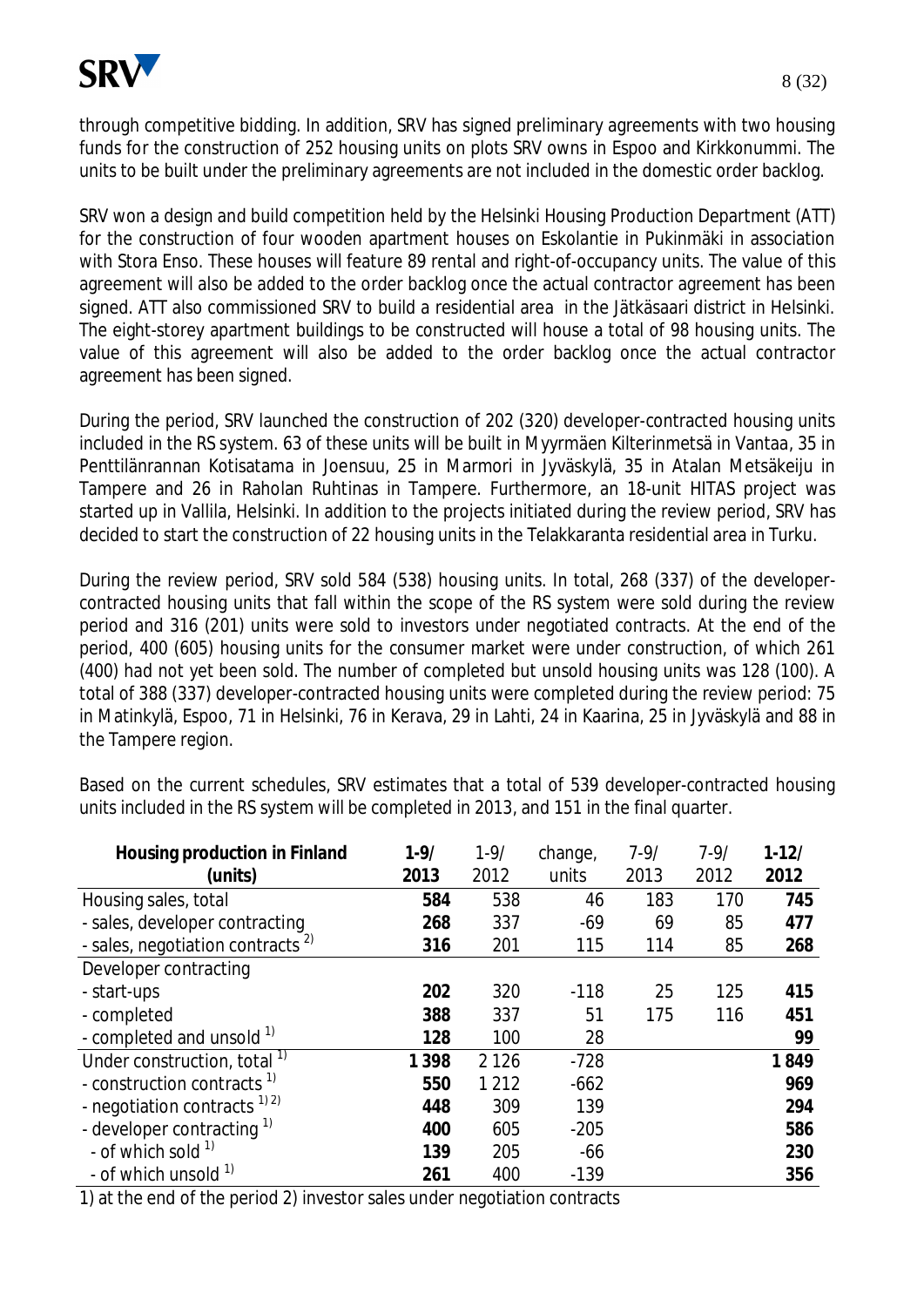

The order backlog for housing construction was EUR 276.6 million (EUR 364.2 million 9/2012). The order backlog for contracts and negotiated contracts was EUR 119 million (EUR 153 million), accounting for 43 per cent (42%) of the total order backlog. Of the housing production order backlog, EUR 150 million (EUR 205 million) was sold. The completed but unsold order backlog was EUR 40 million (EUR 26 million). The developer-contracted unsold order backlog under construction totalled EUR 87 million (EUR 133 million).

| Order backlog, housing construction in |         |         | change,     |          |
|----------------------------------------|---------|---------|-------------|----------|
| Finland (EUR million)                  | 30.9.13 | 30.9.12 | <b>MEUR</b> | 31.12.12 |
| Negotiation and construction contracts | 119     | 153     | $-34$       | 129      |
| Under construction, sold developer     |         |         |             |          |
| contracting                            | 31      | 52      | $-21$       | 59       |
| Under construction, unsold developer   |         |         |             |          |
| contracting                            | 87      | 133     | -47         | 119      |
| Completed and unsold developer         |         |         |             |          |
| contracting                            | 40      | 26      | 14          | 28       |
| Total                                  | 277     | 364     | -88         | 336      |

## **Developing Domestic Operations**

SRV continued to participate in the RYM PRE research programme work package, led by Senate Properties, which will continue until the end of 2013. The programme seeks to create a business model and operational culture that utilise information modelling and support sustainable development for the built environment. SRV's research project deals with the development of a general information model process that facilitates optimal cooperation and supports the progress of construction projects through modelling.

SRV is a participant in two projects conducted as part of the Aalto University's Energizing Urban Ecosystems (EUE) programme, which seeks to identify operating models and solutions to the challenges and opportunities involved in urbanisation.

In 2012, SRV joined the Nordic Built Charter initiative, a Nordic trade and industry policy programme aiming at green growth. The programme will run from 2012 to 2014 and is funded by the Nordic Council of Ministers and Nordic Innovation. The programme involves defining the key challenges experienced in the Nordic construction sector, arranging an innovation competition involving the renovation of five pre-selected sites, and then introducing the new concepts developed during the programme.

| International operations | $1 - 9/$ | $1 - 9/$ | change,     | change, | $7 - 9/$ | $7 - 9/$ | $1 - 12/$ |
|--------------------------|----------|----------|-------------|---------|----------|----------|-----------|
| (EUR million)            | 2013     | 2012     | <b>MEUR</b> | %       | 2013     | 2012     | 2012      |
| Revenue                  | 89.0     | 55.1     | 33.9        | 61.6    | 15.1     | 16.1     | 73.1      |
| Operating profit         | 11.7     | $-5.6$   | 17.3        |         | 0.2      | $-1.1$   | $-3.2$    |
| Operating profit, %      | 13.1     | $-10.2$  |             |         | 1.1      | $-7.0$   | $-4.4$    |
| Order backlog            | 183.7    | 70.9     | 112.8       | 159.2   |          |          | 53.4      |

International Operations comprises SRV's construction and property development business in Russia and Estonia. In addition, in Russia, SRV's target is to expand its business into shopping centre management.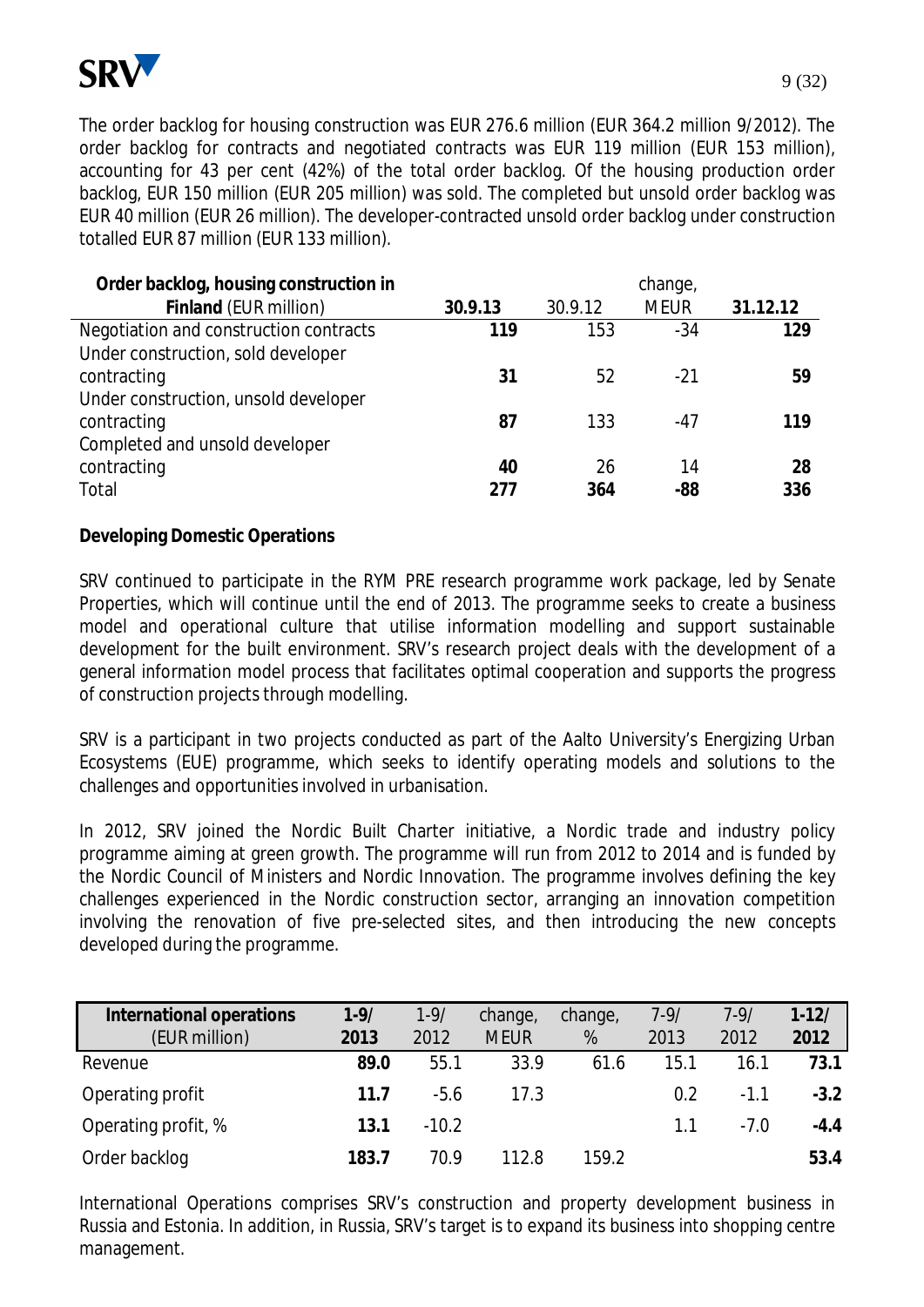

Revenue from International Operations totalled EUR 89.0 million (EUR 55.1 million), and accounted for 18 per cent of the Group's revenue (12%). Operating profit was EUR 11.7 million (EUR -5.6 million). Most of the revenue was generated by the construction of the Pearl Plaza shopping centre, 50%-owned by SRV, and the sale of a 55 per cent stake in the Okhta Mall shopping centre project in St. Petersburg. Growth in the level of activity, the sale of the holding in the shopping centre project, and the implementation of cost-savings measures contributed to the improvement in operating profit. Other contributing factors included the EUR 8.3 million change in the fair value of the holding in the Okhta Mall shopping centre following the surrender of SRV's controlling interest in a transaction carried out in June and the subsequent measurement of its remaining holding at fair value based on the sale of the majority holding. A proportion of the profit margin of construction equivalent to the ownership of SRV's associated company is eliminated from operating profit. The operating profit for the comparison period was reduced by EUR 1.1 million in non-recurrent depreciation booked for a warehouse that was destroyed in SRV's Septem City block in St Petersburg in January 2012. The order backlog was EUR 183.7 million (EUR 70.9 million). The order book grew following the signing of project management contractor agreements for the Okhta Mall shopping centre in June, which are valued at a total of over EUR 160 million.

Third-quarter revenue amounted to EUR 15.1 million (EUR 16.1 million 7-9/2012) and operating profit came to EUR 0.2 million (EUR -1.1 million). The completion of the Pearl Plaza shopping centre project in August affected the revenue. Growth in the level of activity and the implementation of cost-savings measures contributed to the improvement in operating profit.

#### **Russia**

SRV has been developing the extensive Septem City project in the Okhta area of St. Petersburg for several years. The project covers a total of 8.5 hectares. The plans for the area include constructing a commercial complex measuring over 400,000 m2, which will house the Okhta Mall shopping centre, office and business premises, as well as premises for hotel, restaurant, and entertainment services. The project will be implemented in several phases. The realization of the project's Phase I, the Okhta Mall shopping centre, was commenced when the Russia Invest investment company owned by SRV, Ilmarinen, Sponda, Etera and Onvest made a decision to invest in the project. Under agreements signed in June, Russia Invest acquired a 55 per cent holding in the shopping centre from SRV, and intends to invest approximately 50 million in the project. In addition to its direct ownership of the remaining 45 per cent, SRV owns part of the project through its holding in Russia Invest. According to the investment decision, SRV will invest about EUR 44 million into the project while it is under construction. The cash flows from the project management agreements and the sale of the holding will cover the amount of capital committed to the project. SRV maintains a 100 per cent holding of the other phases in the extensive Septem City project.

The shopping centre is scheduled to open in spring 2016 and it will have about 144,000 m2 of floor area, with leasable space of 75,000 m2. The centre will feature two underground parking levels, a hypermarket and four aboveground levels. Located close to the heart of St. Petersburg, Okhta Mall will be the first shopping centre in the downtown area with a hypermarket. Preliminary lease agreements have already been signed for more than 25 per cent of the leasable premises. The target for annual rental income from the shopping centre is about EUR 33 million. The shopping centre investment is valued at about EUR 250 million. A letter of intent has been signed with a Russian bank for EUR 160 million in loan financing for the project, and the parties intend to sign the final loan agreement by the end of the year.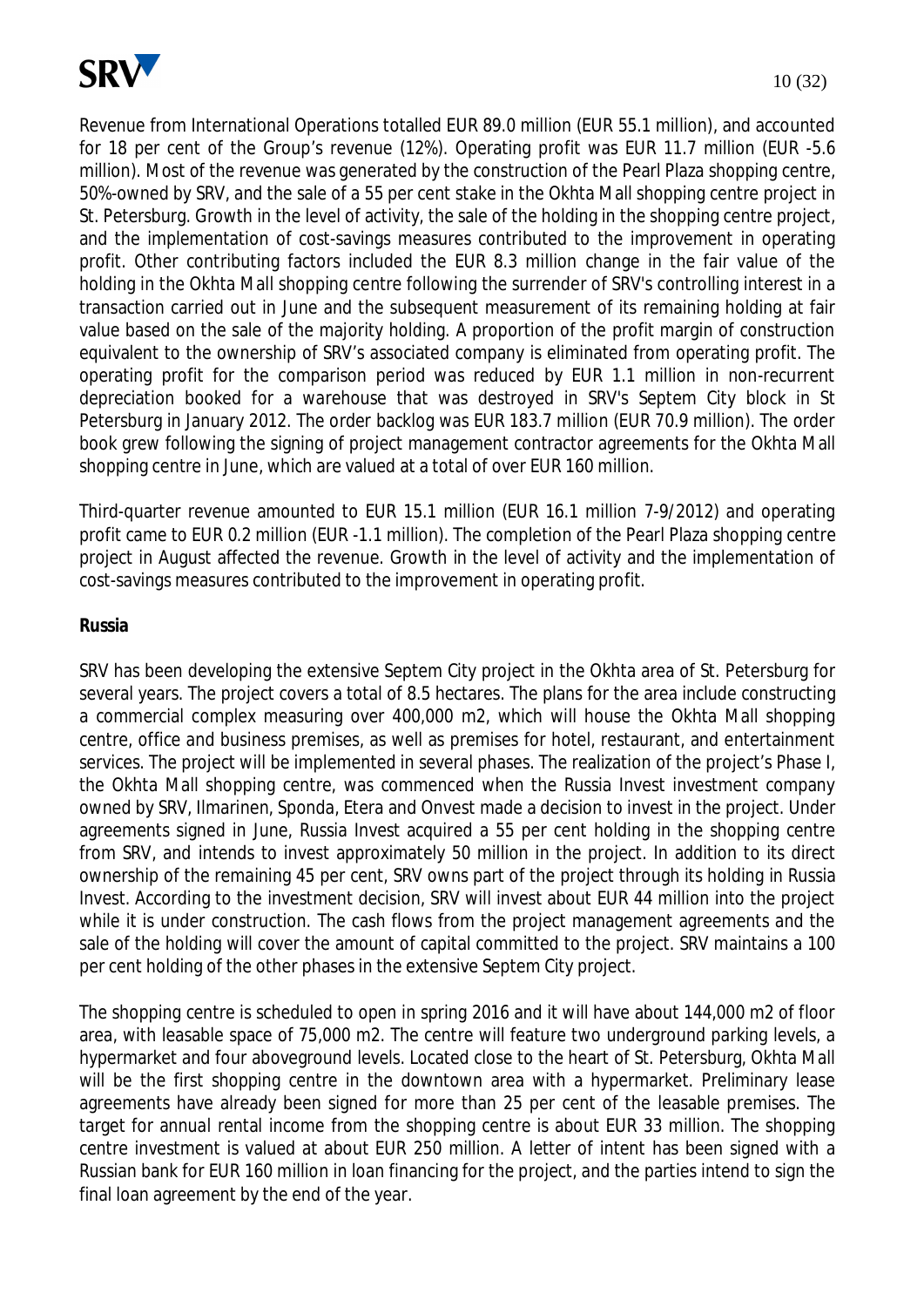

In June, SRV signed project management contractor agreements valued at over EUR 160 million with a Russian project company on the development, design, leasing, marketing and construction of the Okhta Mall shopping centre. The building permit for the shopping centre was granted in August, and construction work has begun.

Slightly over half of the EUR 95.5 million investment capacity of the Russia Invest investment company will be earmarked for the Okhta Mall project. The remaining capital will be committed when investments have been identified and investment decisions finalised. The remainder of development project funding will be covered with project-specific bank loans. The stakeholders' objective is to withdraw from developed projects within roughly three years after their completion.

The Pearl Plaza shopping centre, owned jointly by SRV and the Shanghai Industrial Investment Company, was opened to public on 24 August 2013. More than 30,000 people visited the centre on the opening day, clearly exceeding all expectations. The centre's anchor tenants are Prisma, Hennes & Mauritz, Sportmaster, M.Video, Detsky Mir, Kinomir-21 and Sculptors. Other international brands such as McDonald's, Adidas, Lindex and Seppälä also have outlets in the centre. Pearl Plaza is also the first shopping centre managed by SRV in Russia.

Total investment in the project amounts to approximately EUR 140 million. SRV's ownership in the joint venture is 50 per cent, and SRV has invested roughly EUR 22 million in the project. In addition to investment from the owners, bank financing has been secured with a EUR 95 million financing agreement with a partner from China.

In line with the project management contract agreement, SRV was responsible for planning, constructing, developing and leasing out the site. The total value of SRV's projects at the site exceeds EUR 120 million. Over 90 per cent of the premises have been leased and once the current final-stage negotiations have been completed, all premises will be leased. The target for annual rental income from the shopping centre is about EUR 18 million.

The design of Phase II of the Pearl Plaza shopping centre has begun and, according to preliminary plans, construction of Phase II can be launched sometime next year. Preliminary lease reservations have been made for about 30 per cent of the Phase II premises.

Analysis of the VTBC-Ashmore Real Estate Partners I fund's investment sites in Moscow continued during the review period. The fund invests primarily in the construction of offices, commercial premises, hotels, and upscale housing in Moscow and St Petersburg. SRV's share of the investment commitments in the first phase is EUR 20 million. The other investors involved in the fund are VTB Capital and Ashmore Group Plc ('Ashmore'), together with the funds they control, and the Finnish pension insurance companies Ilmarinen and Etera. VTB Capital and Ashmore are partners in the fund's General Partner company and also act as asset managers, taking care of investment identification and financing arrangement tasks. SRV acts both as an investor and project management contractor with respect to the fund. The fund's first investment was made in September 2011, when it acquired an office and logistics property in Moscow.

The existing office premises in the Etmia II office and parking garage project in downtown Moscow have been leased out in their entirety. Rental income for 2013 is estimated at about EUR 4.2 million. SRV is a co-owner in the project with a 50 per cent stake, and also acted as the project management contractor. Sales efforts are underway with the aim of selling the project to investors during 2014.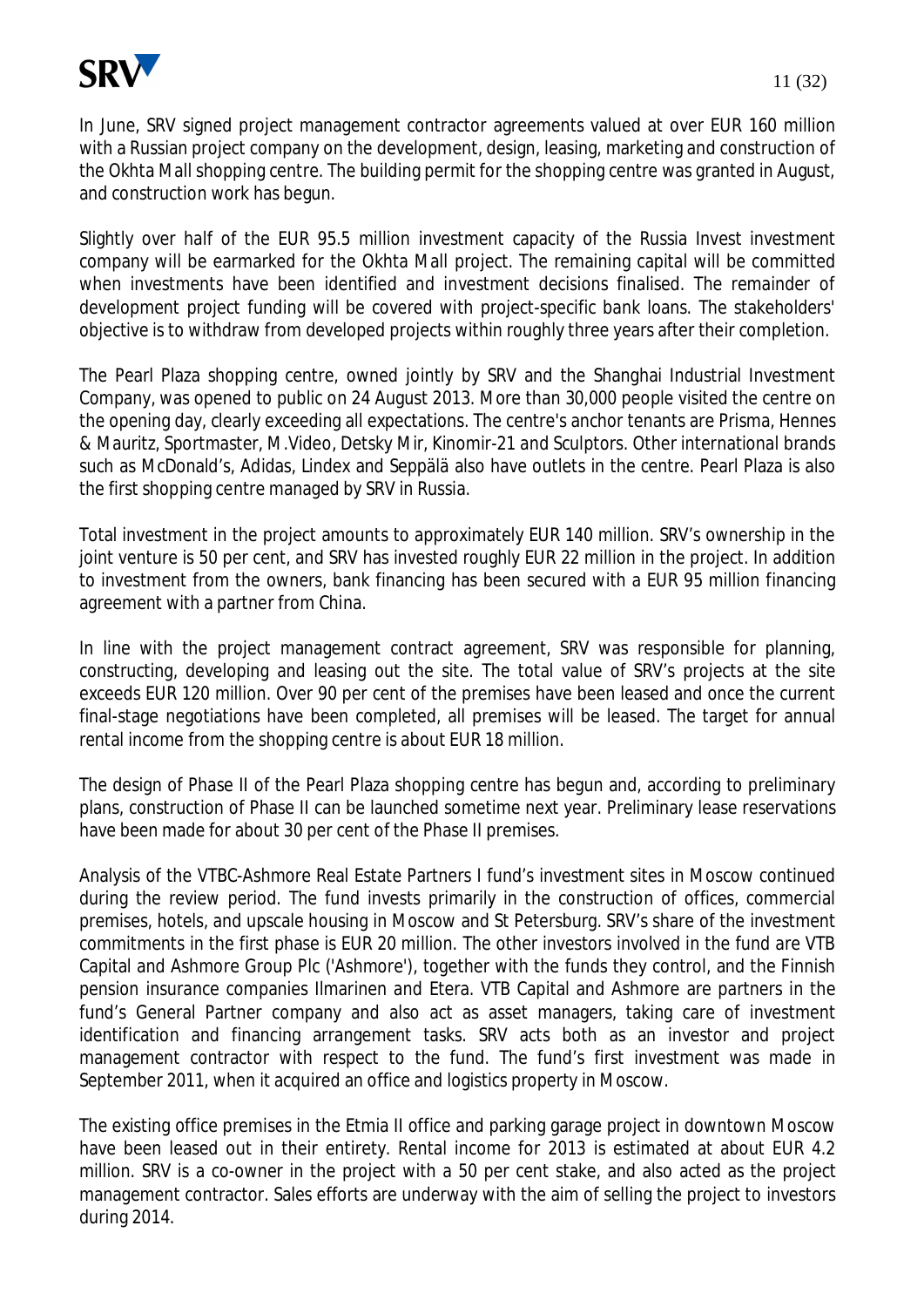

Development of the St Petersburg Eurograd logistics area has been temporarily suspended due to the local partner's financing difficulties. SRV has a 49 per cent holding in the Russian company that owns a 24.9 hectare land area located north of St Petersburg, in the immediate vicinity of the Ring Road.

The new commercial concept plan for the Mytishi shopping centre project in the Moscow region has been completed. Reservation agreements have been signed for about 50 per cent of the premises. This is also expected to accelerate progress in financing negotiations. The majority owner of the project is the Finnish real-estate investment company Vicus, which holds a 75 per cent stake. SRV owns 25 per cent of the shopping centre project and its total investments amount to EUR 7.5 million. Negotiations are currently under way on investment and bank financing arrangements. Earthworks on the site have begun.

Twelve apartments in the Papula residential area project in Vyborg were sold during the review period (17 in 1-9/2012). At the end of the period, 11 completed units remained unsold (23). A decision has been made to launch the construction of the next two houses with a total of 111 units. Construction is scheduled to begin in spring 2014.

## **Estonia**

In April 2013, SRV completed a new bakery building for an Estonian subsidiary of the VAASAN Group. At the end of the period, one housing unit remained unsold (11) in Estonia.

| <b>Other Operations</b><br>(MEUR) | $1 - 9/$<br>2013 | $1 - 9/$<br>2012 | change,<br><b>MEUR</b> | change,<br>% | $7 - 9/$<br>2013 | $7 - 9/$<br>2012 | $1 - 12/$<br>2012 |
|-----------------------------------|------------------|------------------|------------------------|--------------|------------------|------------------|-------------------|
| Revenue                           | 9.2              | 11.0             | $-1.8$                 | $-16.4$      | 2.9              | 3.6              | 14.4              |
| Operating profit                  | $-3.3$           | $-3.0$           | $-0.3$                 |              | -0.6             | $-1.1$           | $-4.7$            |

Other Operations mainly comprise the SRV Group Plc and SRV Kalusto Oy businesses.

Revenue from Other Operations totalled EUR 9.2 million (EUR 11.0 million) and operating loss was - 3.3 million (EUR -3.0 million). A fall in operating volumes had a negative effect on both revenue and operating profit. During the period, development costs expensed for SRV's projects totalled EUR 1.6 million (EUR 2.0 million). Third-quarter revenue amounted to EUR 2.9 million (EUR 3.6 million 7- 9/2012) and operating loss came to EUR -0.6 million (EUR -1.1 million). During the third quarter, development costs expensed for SRV's projects amounted to EUR 0.5 million (EUR 0.6 million).

#### **Group project development**

SRV's development project, Keilaniemi residential towers, is progressing. On 28 June 2013 the Administrative Court of Helsinki dismissed the filed complaints against the city plan ruling made by the Espoo City Council on 21 May 2012. Leave to appeal against the Administrative Court's ruling has been applied from the Supreme Administrative Court. The project's total scope is approximately 72,000 square metres of floor area of housing units.

SRV, Mutual Pension Insurance Company Varma and Sato Corporation are progressing with their project to develop the Niittykumpu district in Espoo. On 24 April 2013, the Espoo City Planning Committee approved the proposed city plan for the metro station area to be presented to the City Board. In October, the Espoo City Board decided to propose to the City Council that the city plan be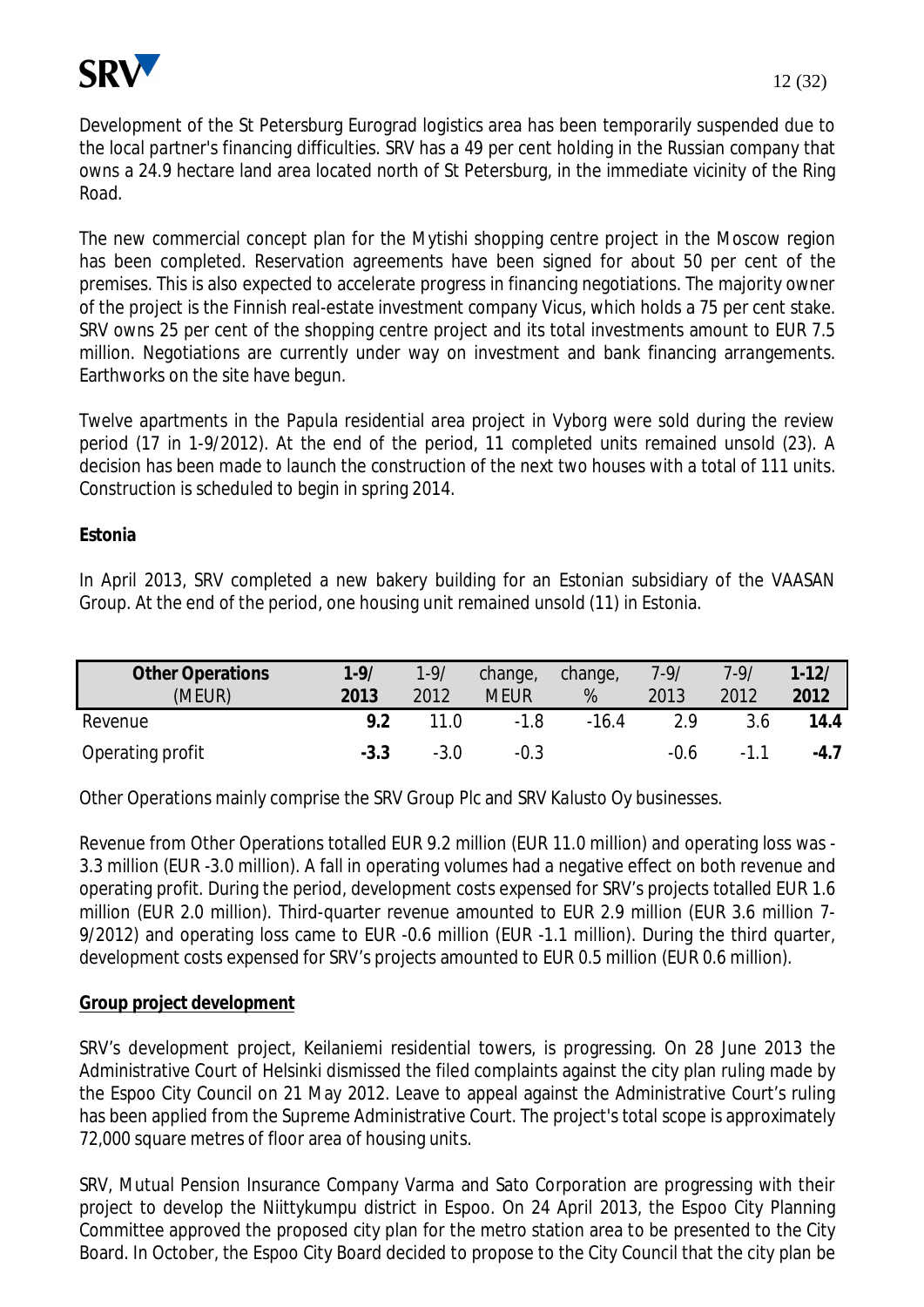

approved and a decision to construct the Niittykumpu metro station be made. Changes in the city plan will be up for review by the City Council before the end of 2013. SRV aims to be ready to launch the construction of the metro station area during 2014.

SRV and Orion are developing a residential area on a property owned by Orion in the Ylä-Mankkaa district of Espoo. The proposal for the alteration of the city plan will be reviewed by the City Board in autumn 2013. The project's total scope is about 36,000 square metres of floor area from which SRV has a right to purchase at least 40%. SRV aims to be ready to launch housing construction in 2014.

SRV, Mutual Pension Insurance Company Ilmarinen and SATO Corporation are progressing with their project to develop their jointly owned area in Perkkaa, Espoo. The Espoo City Planning Committee approved the proposed city plan for viewing on 12 June 2013. The scope of the project is being confirmed at about 110,000 square metres of housing building rights, of which SRV's share is one third. The aim is to launch housing construction during 2014.

#### **Financing and financial position**

Net operational cash flow was EUR 50.6 million (EUR -33.5 million 1-9/2012). Factors contributing to the cash flow improvement included the sale of the 55 per cent interest in the Okhta Mall shopping centre project, and a decrease in short-term receivables following the refinancing by SRV's associated company Etmia II of its construction funding obtained from SRV with a long-term project loan of about EUR 33 million. The Group's inventories stood at EUR 428.6 million (EUR 407.8 million), of which land areas and plot-owning companies accounted for EUR 157.5 million (EUR 174.7 million). The Group's invested capital totalled EUR 466.9 million (EUR 490.3 million).

At the end of the review period, the Group's financing reserves totalled EUR 148 million with the Group's cash assets amounting to EUR 19 million, and open-ended account limits and committed undrawn financing reserves to EUR 129 million. The financial covenant for SRV's loans is its equity ratio, which is also reported to financers for developer contracting projects as a ratio based on percentage of completion. SRV's equity ratio based on percentage of completion was 40.4 per cent (on 30 September 2013).

During the review period, SRV received the final financial results of four previously completed projects. At the end of 2012, the company had EUR 25.4 million in trade receivables due from these projects. Reaching an agreement on disputes over these projects, which mainly concerned additional work and alterations, has improved the Group's liquidity, and the value of the Group's receivables outstanding for over 360 days amounted to EUR 3.2 million (EUR 24.3 million on 31 December 2012).

Investments in SRV's developer-contracted housing and commercial construction projects in Finland, both under construction and completed, total EUR 203.0 million, of which about EUR 39 million is tied up in infrastructure construction in the Kalasatama Centre. SRV estimates that the completion of these projects (excl. the Kalasatama Centre) requires another EUR 36 million. Undrawn housing corporation loans and receivables for housing construction projects and undrawn commercial construction financing amounted to EUR 42 million. Investments in completed international developer-contracted projects amount to EUR 3.9 million, of which EUR 0.1 million relates to unsold housing projects in Estonia, EUR 2.1 million to unsold housing projects in Vyborg, and EUR 1.7 million to the Etmia office project. SRV's investment commitments increased to EUR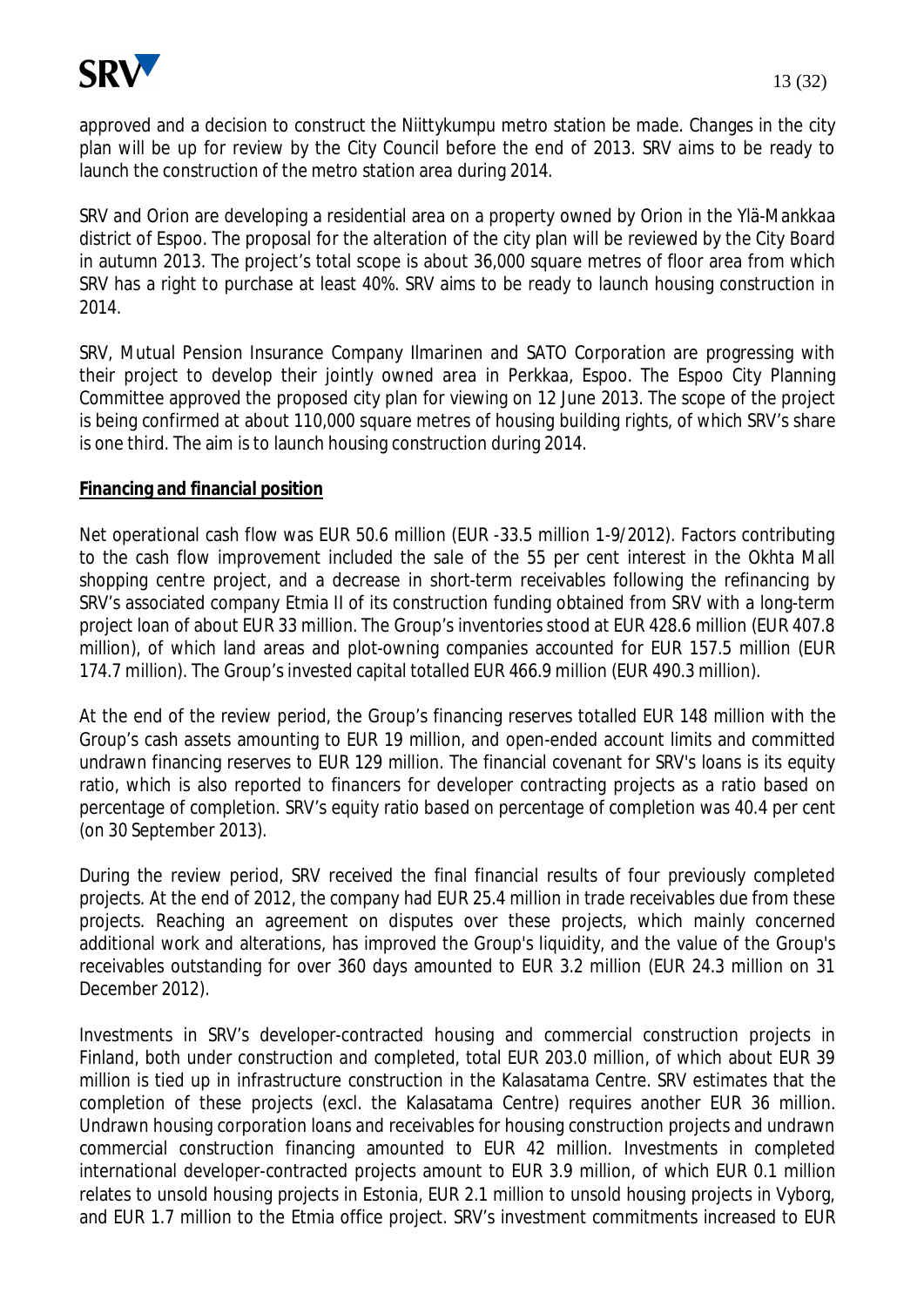

33.4 million due to agreements related to the implementation of the Okhta Mall shopping centre (EUR 15.0 million).

Equity ratio stood at 39.3 per cent (28.5% on 30 September 2012). Profitability improvement, together with the issue of a hybrid bond, contributed to the increase in equity ratio. The Group's shareholders' equity totalled EUR 220.8 million (EUR 165.9 million). The Group's net interestbearing liabilities totalled EUR 227.1 million (EUR 311.3 million). Net financing expenses were EUR - 2.6 million (EUR -3.9 million). Return on investment was 6.4 per cent (1.8%), and return on equity 10.4 per cent (-0.4%).

## **Investments**

The Group's investments totalled EUR 7.8 million (EUR 1.9 million), and mostly consisted of investments in funds and the acquisition of machinery and equipment.

## **Unbuilt land areas, land acquisition commitments and land development agreements**

| Land reserve<br>30.9.2013                                                                         | <b>Business</b><br>construction | Housing<br>construction | International<br>Operations | Total     |
|---------------------------------------------------------------------------------------------------|---------------------------------|-------------------------|-----------------------------|-----------|
| Unbuilt land areas and land acquisition commitments                                               |                                 |                         |                             |           |
| Building rights <sup>*</sup> , $m^2$                                                              | 266 000                         | 339 000                 | 748 000                     | 1 353 000 |
| Land development                                                                                  |                                 |                         |                             |           |
| agreements                                                                                        |                                 |                         |                             |           |
| Building rights <sup>*</sup> , $m^2$                                                              | 255 000                         | 258 000                 | 52 000                      | 565 000   |
| * Building rights also include the estimated building rights/construction volume of unzoned land  |                                 |                         |                             |           |
| reserves and land areas covered by agreements in projects that are wholly or partly owned by SRV. |                                 |                         |                             |           |

#### **Group structure**

SRV is Finland's leading project management contractor. SRV builds and develops commercial and business premises, housing units, and infrastructure and logistics projects. In addition to Finland, the company operates in Russia and Estonia. SRV Group Plc, the Group's parent company, is responsible for the Group's management, treasury, finance and administrative functions. The Property Development and Building Systems units support and serve all of the Group's business operations.

SRV's business segments are Domestic Operations, International Operations, and Other Operations. The Domestic Operations segment consists of property development and domestic construction operations led by SRV Construction Ltd. Operations are divided into housing construction and commercial construction, which comprises retail, office, logistics, earthworks, and rock construction operations. International Operations comprises SRV's business activities in Russia and Estonia. Other Operations consists primarily of the SRV Group Plc and SRV Kalusto Oy's operations.

#### **Changes in Group structure**

To streamline the Group structure and as part of the decision to withdraw from the Latvian realestate market and focus in future on Estonia in the Baltic countries, SRV decided to merge SRV Baltia Oy with SRV Group Plc. SRV aims to complete the necessary corporate legal processes by the end of 2013.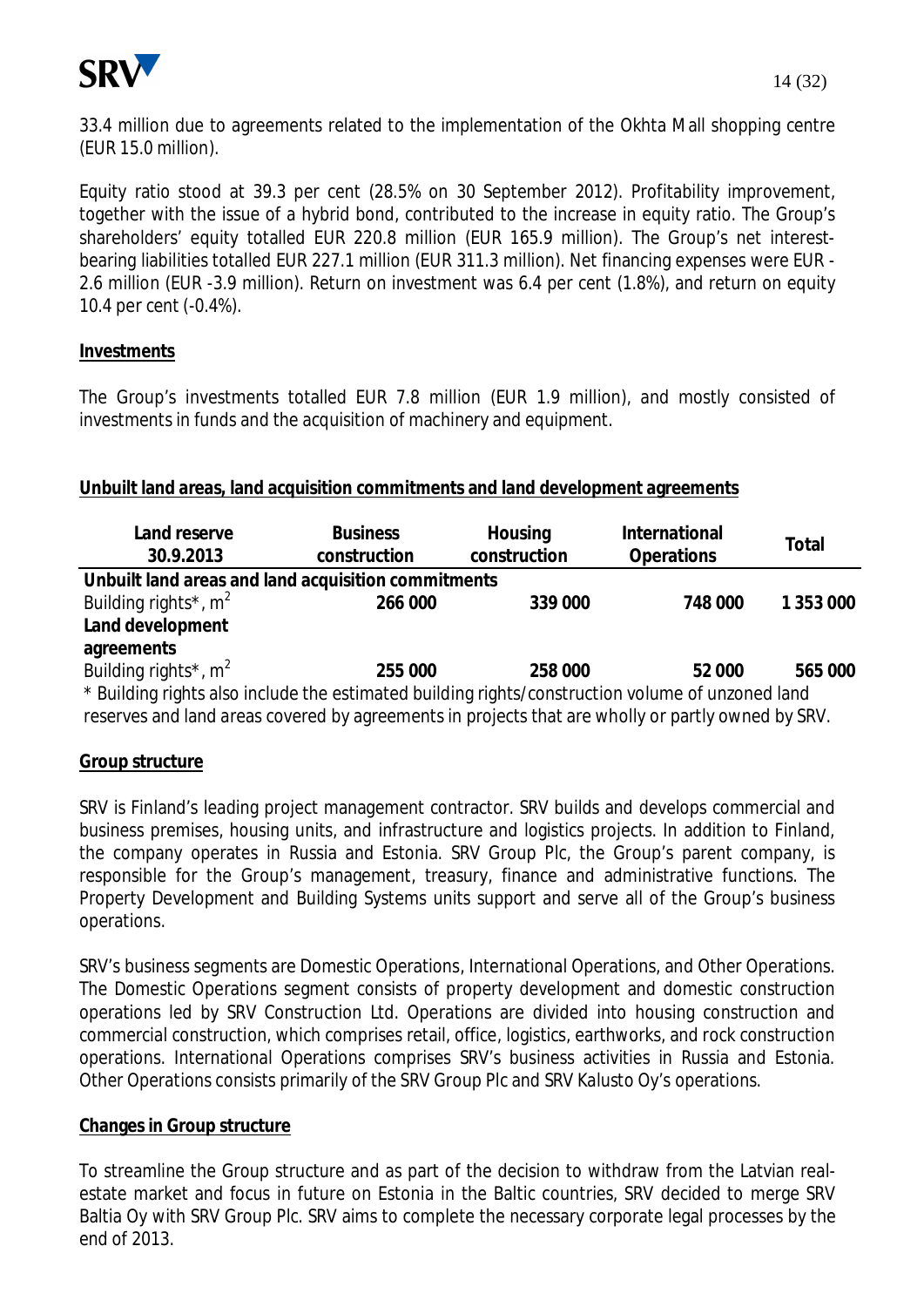

## **Personnel**

SRV had an average payroll of 959 (1,000) employees, of whom 708 (729) were salaried employees. The parent company had an average staff of 54 (55) salaried employees. At the close of the review period, the Group had 946 (983) employees, of whom 54 (55) were employed by the parent company. 143 (179) employees were employed by international subsidiaries. SRV's Domestic Operations employed a total of 42 (66) trainees (students on work placements and students working on their thesis or diploma). SRV offers summer jobs to students and a wide range of trainee opportunities, particularly to those studying construction. Systematic cooperation with educational institutions and universities fosters continuity for SRV's own trainee programme, enabling young people to combine studying and work as naturally as possible.

SRV's human resources strategy is designed to secure the availability and high motivation of personnel, and to ensure continued competence and leadership development. In early 2013, the most significant investments in competence development were allocated to contract law and the management of additional work and alterations. Customised internal training programmes have been designed for construction site personnel and those in charge of projects. The content of SRV's occupational safety training has been updated to better serve the Group's supervisors and salaried employees.

|                            |           |           | Percentage of   |
|----------------------------|-----------|-----------|-----------------|
| Personnel by business area | 30.9.2013 | 30.9.2012 | Group personnel |
|                            |           |           | 30.9.2013       |
| <b>Domestic Operations</b> | 710       | 697       | 75.1            |
| International Operations   | 151       | 188       | 15.9            |
| Other operations           | 85        | 98        | 9.0             |
| Group, total               | 946       | 983       | 100.0           |
|                            |           |           |                 |

#### **Outlook for construction**

The prolonged crisis in Europe and the sluggishness of the world economy weaken the outlook of the Finnish economy. The problems facing economic growth have turned out to be longer-term than before and total production is expected to shrink in Finland by about 0.5 per cent in 2013. Similarly, building construction work is forecast to keep falling in 2013. The rise in building costs has levelled out.

General uncertainty has caused a slight slowdown in the housing production. The construction of about 28,800 housing units was begun in Finland in 2012, and the forecast for 2013 is about 27,000. Sales for new-built housing units have slowed down especially outside the Helsinki Metropolitan Area. Demand for housing currently involves major uncertainty factors. In the longer term, trends such as migration to population growth centres and the smaller size of households will maintain the need for housing construction in Finland.

Commercial and office real-estate markets remained muted. Both reduced demand and increased supply are lowering the occupancy rates of office premises in the Helsinki Metropolitan Area. However, there is a need for modern premises with good transport connections. A year-on-year decrease in the number of commercial and office construction start-ups is expected in 2013.

Sustained growth is forecast in renovation construction. An increase in building stock, the ageing of existing buildings, and modernisation requirements will also support renovation construction in the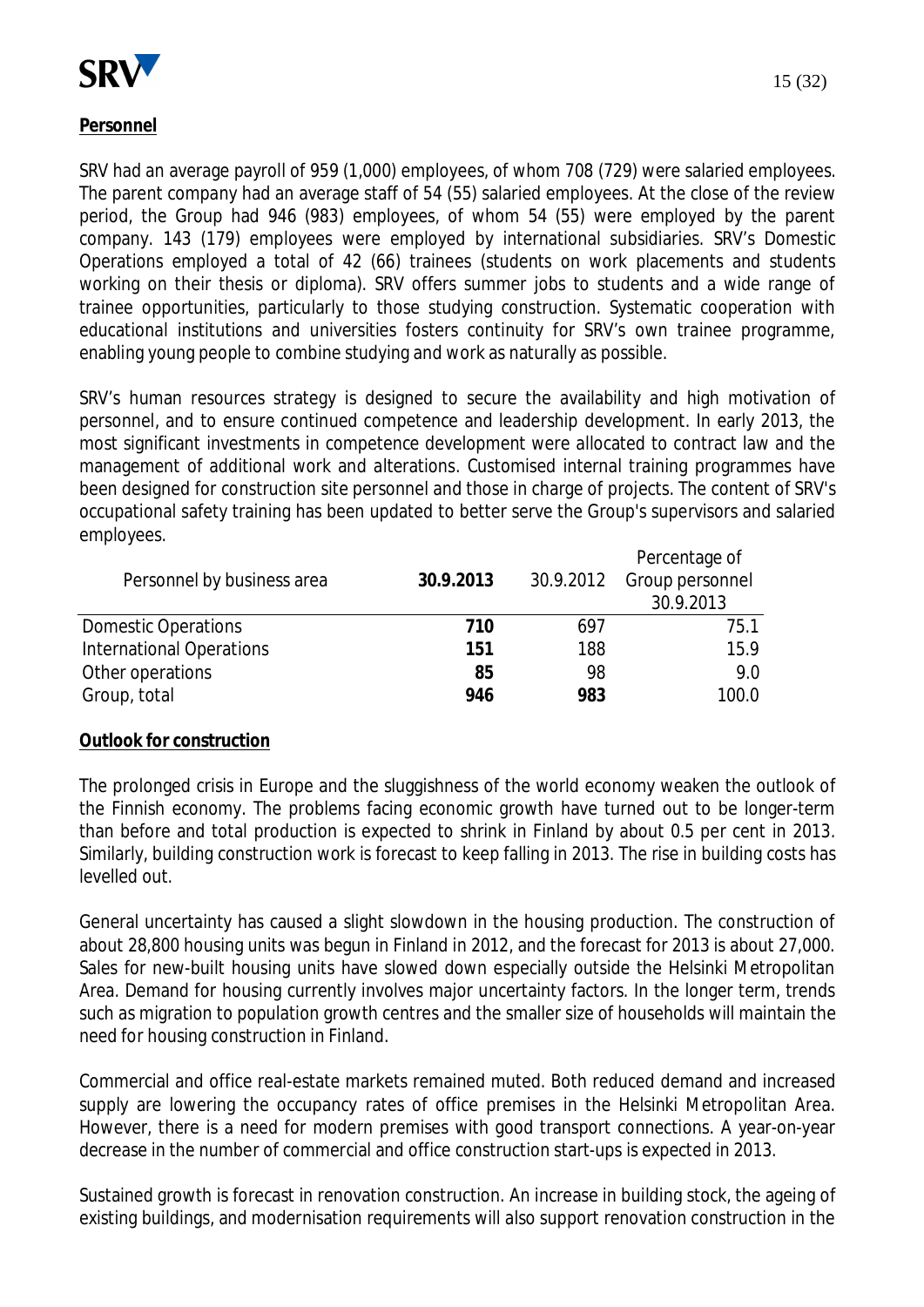

future. The situation in infrastructure construction has weakened due to a decline in new building construction work and smaller investments in highway construction and maintenance.

Russian economic growth slackened significantly in the second half last year. Private consumption has led the economy but investments have been minor. The GDP growth estimate for 2013 is around two per cent. The Estonian economy is expected to grow this year by about two percent, with domestic demand as the engine of growth.

#### **Risks, risk management and corporate governance**

General economic trends and changes in customers' operating environments have an immediate effect on the construction and property markets, and this may, for example, alter the volume of SRV's order backlog and the profitability of operations. It may also lead to an increased amount of capital being invested in projects for a longer time. A change in the general level of interest rates has a direct impact on both SRV's cash flow from operating activities and financing costs. The general economic climate is unstable, and the international financial crisis is contributing to economic uncertainty. Property values are under pressure, and the number of property transactions and, in particular, new large-scale project start-ups remains low due to economic uncertainty and difficulties in securing financing. Demand for property investments has remained weak.

The increasingly strict bank regulation will affect the availability of bank financing, the length of loan periods and loan margins. Despite the extremely low interest rate level, financing costs may grow as loan margins continue to rise. If the international financial crisis escalates, it may further increase the cost of financing and weaken its availability. If the availability of financing for clients continues to weaken, client receivables may grow, posing challenges to SRV's liquidity.

In developer-contracted projects, recognition of revenue is largely based on the completed contract method, and recognition depends on the percentage of sold premises in delivered projects. The delivery schedules of developer-contracted projects can have a material impact on the development of revenue and profit for the financial year and the quarters. Factors that affect project sales include the premises' occupancy rate and the availability of financing for buyers. When sales are delayed, the recognition of revenue and operating profit are likewise delayed. To accelerate sales, the sales prices of slower-cycled projects might have to be lowered. Postponed start-ups in developer-contracted projects increase development expenses, which are recognised as costs.

The slowdown in housing sales will increase sales and marketing costs and interest expenses in developer-contracted housing production. The Finnish housing market has been performing reasonably well, but economic uncertainty and tax increases, both implemented and planned, have weakened the outlook for and volume of housing sales. The asset transfer tax on the transfer of shares in a housing corporation was raised to 2.0 per cent as of 1 March 2013, and this tax is now also applicable to the corporate loan included in the shares. Banks' margins on both homebuyers' mortgages and housing corporation loans for housing construction have been climbing steeply during the year. Key risks affecting housing unit demand include changes in consumer confidence, the availability of financing, and a significant rise in interest rates.

Construction is subject to significant cost risks relating to subcontracting and procurements. Longterm planning is vital to keep these risks under control. SRV's operating model requires an adequate supply of skilled and competent personnel. A weak economic cycle increases the financial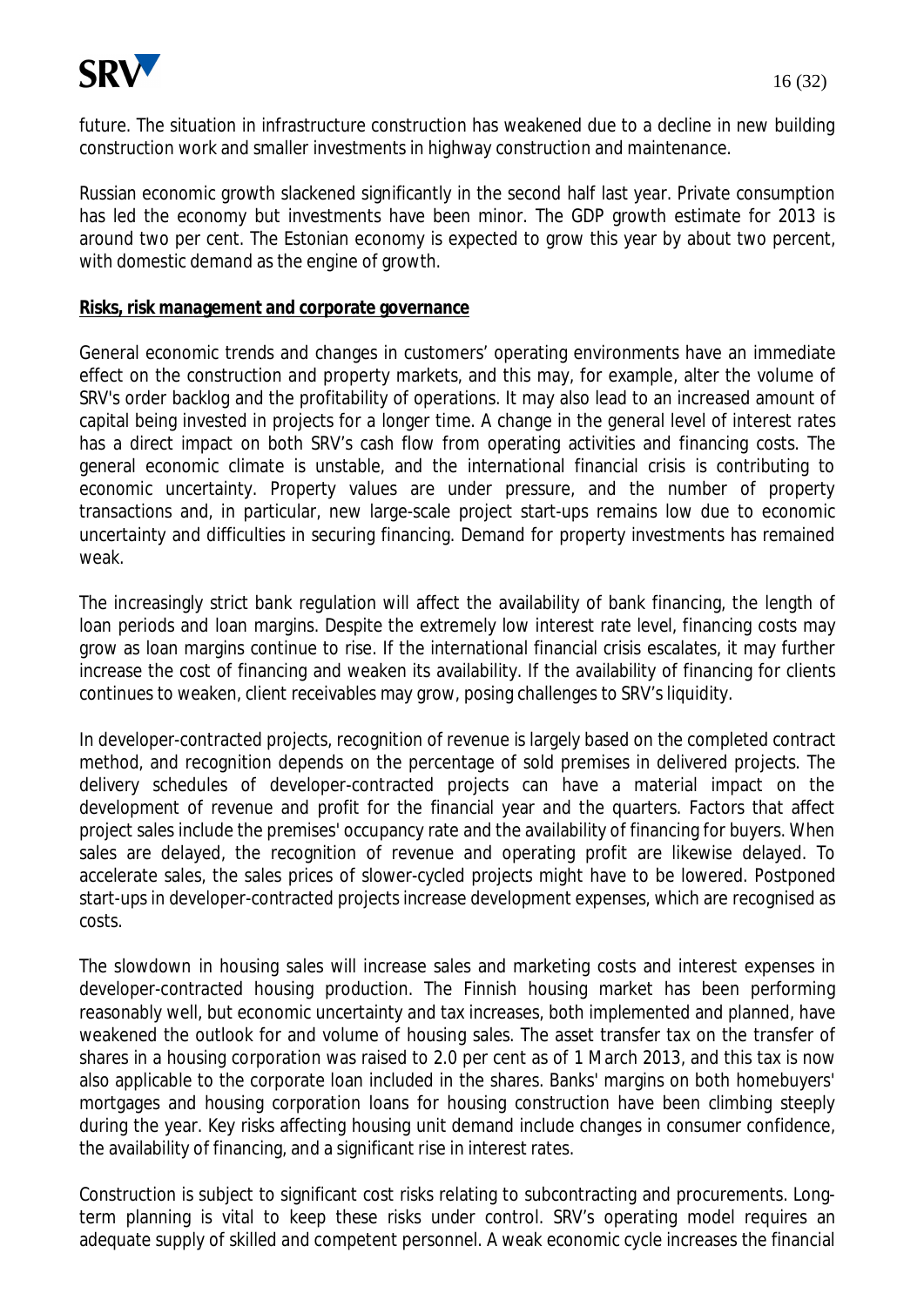

risks relating to subcontractors. The construction sector has implemented a reverse value added tax policy, which, as a method, requires greater administrative accuracy. Warranty and liability obligations related to construction can last up to ten years. The early part of the year's rise in building costs has levelled out and the building cost index has turned to a slight decline.

SRV's revenue is generated by construction projects, and the company's result depends on the profitability of individual projects and their progress. Fierce competition for new orders in the construction sector may affect the volume and profitability of SRV's new order backlog. Contract agreements for construction are extremely valuable. Their terms and conditions require all parties to achieve the agreed targets within a set timetable, and to adhere to agreed working methods. In particular, agreeing on additional works and alterations may involve financial risks that increase in a poor economic climate. Project receivables can include additional work and alterations, and these may involve complaints or be the subject of disputes over payment liability. According to segment managements' estimates, the provisions made by SRV may prove to be insufficient. If no mutual agreement on payment liability is reached during the final financial analysis of a project, the company may have to instigate legal proceedings against the client. The outcomes of legal proceedings involve uncertainties. On 30 September 2013, SRV had EUR 8.1 million (VAT 0%) in receivables from four completed projects (EUR 19.1 million from seven projects on 31 December 2012). These were related to client complaints or disputes over payment liability for additional work and alterations. SRV has started legal proceedings against some of these parties, as the issues could not be resolved through negotiation. In June, SRV initiated legal proceedings against Auroratalo Oy and HDL-Talot Oy concerning the payment liability for construction costs in the renovation and new construction contract of the Auroratalo building. The value of these disputes is EUR about 4.4 million, including VAT. SRV's management believes that these cases and their outcomes will not have a significant impact on SRV's financial standing.

In addition to land acquisition risks, property projects face other challenges, such as those related to the outcome of zoning, soil conditions, financing, the liquidity of funding based on financing commitments, the commercialisation of the project, implementation schedules and agreements, partners, the geographical location, and the type of project. In line with IFRS requirements, SRV measures its land reserves at acquisition cost. If the acquisition cost plus construction costs is lower than the fair value of the planned project, the value of the property will be reduced. In accordance with its strategy, SRV has focused on developer contracting projects and increased its land acquisition in Finland and Russia in particular. The availability of property financing affects start-up decisions and the progress of development projects. SRV's goal is to carry out major development projects in cooperation with real estate investors using project funding. SRV's investment commitments in projects entail maintaining sufficient liquidity and financing capacity. A decline in the availability of investor and project funding may increase SRV's own share of project funding, and this would lower the Group's equity ratio, reduce Group liquidity, and hinder the availability of other funding.

The financial risks related to SRV's operations are interest rate, currency, liquidity, capital structure, and contractual party risks. These are presented in more detail in the Notes to the 2012 Financial Statements. Currency risks are divided into transaction risks and translation risks. Transaction risks are related to currency-denominated business and financing cash flows. Translation risks encompass investments made in foreign subsidiaries, the accounting effects of which are recorded in the translation differences for equity in the consolidated figures.

Liquidity risks may have an effect on the Group's earnings and cash flow if the Group is unable to ensure sufficient financing for its operations. SRV maintains adequate liquidity through the efficient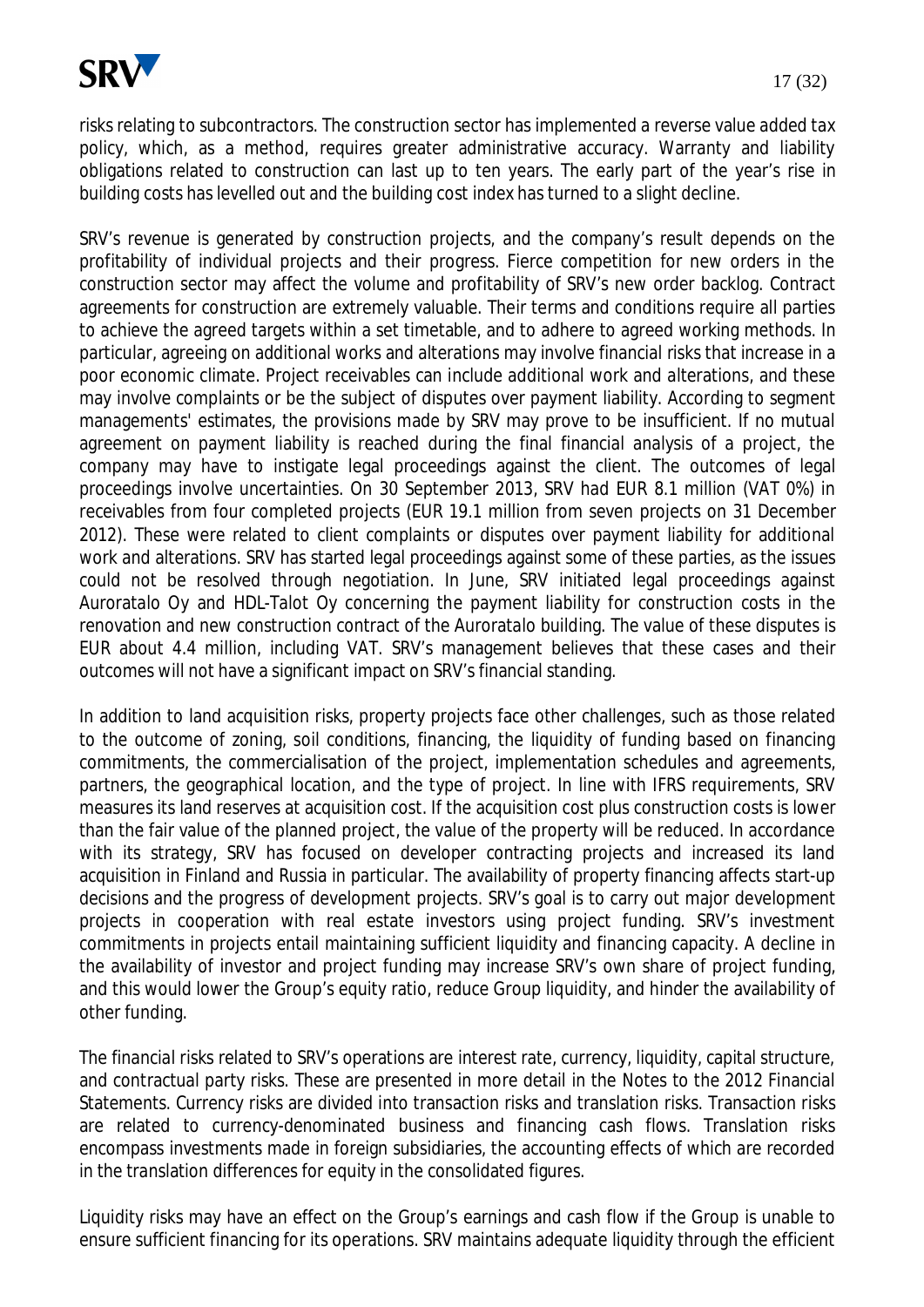

management of cash flows and related solutions, such as binding lines of credit that are valid until further notice. The company has a long-term liquidity arrangement (EUR 100 million), part of which will mature in December 2015. The company's financing agreements contain customary terms and conditions. The financial covenant is the company's equity ratio, which is also reported to banks for developer contracting projects as a ratio based on percentage of completion.

Capital structure risks may adversely affect the availability of financing for the Group if the company's equity ratio falls too low. The Group does not have a public credit rating issued by a credit institution. In order to maintain its capital structure, the Group may adjust its dividend payment, or issue new shares or bonds. In order to maintain its equity ratio, the Group may be forced to make changes in its business operations or use of capital. Plot investments, the profitability of business operations, delays in selling or turning over developer-contractor projects, and other increases in the balance sheet value all affect the equity ratio. The Group monitors its capital structure using its equity ratio. The Group seeks to keep its share of the capital in the balance sheet total (minus advances received) to at least 30 per cent. On 28 December 2012, SRV issued a EUR 45 million, domestic hybrid bond. The bond has no maturity, but the company has the right to redeem it in four years' time. The interest payable on the bond will increase after the first repayment date.

The Group's risk management is carried out in line with the Group's operations system, and control is exercised in accordance with the Group strategy approved by the Board of Directors of the Group's parent company. SRV also makes every effort to cover operational risks by means of insurance and contractual terms.

A more detailed account of SRV's risks, risk management and corporate governance policies has been published in the 2012 Annual Report and Notes to the Financial Statements.

#### **Corporate governance and resolutions of general meetings**

The Annual General Meeting (AGM) of SRV Group Plc was held on 20 March 2013. The AGM adopted the Financial Statements and granted release from liability to the members of the Board of Directors and the President and CEO. As proposed by the Board of Directors, a dividend of EUR 0.06 per share was declared. The dividend was paid on 3 April 2013. Mr Ilpo Kokkila was elected chairman of the Board of Directors and Ms Minna Alitalo, Mr Arto Hiltunen, Mr Olli-Pekka Kallasvuo, Mr Timo Kokkila, and Mr Risto Kyhälä were elected to seats on the Board. The firm of public accountants Ernst & Young Oy was elected as the company's auditor. Mikko Rytilahti, authorised public accountant, acts as the principal auditor.

The AGM authorised the Board of Directors to decide on the acquisition of the company's own shares, using the company's unrestricted equity. The Board was authorised to acquire a maximum of 3,676,846 the company's own shares in such a manner that the number of shares acquired on the basis of this authorisation, when combined with the shares already owned by the company and its subsidiaries, does not at any given time exceed 3,676,846 shares, or 10 per cent of all shares of the company. Based on this authorisation, the Board may acquire a maximum of 3,676,846 shares in public trading arranged by Nasdaq OMX Helsinki Oy at a market price valid at the moment of acquisition, and a maximum of 1,000,000 shares in public trading arranged by Nasdaq OMX Helsinki Oy, or otherwise for a maximum price of EUR 4.45 per share, the maximum total being, however, 3,676,846 shares. The aforementioned authorisations include the right to acquire shares other than in proportion to the holdings of shareholders. Shares acquired on the basis of this authorisation may be acquired in one or several instalments. The authorisations as described above shall be in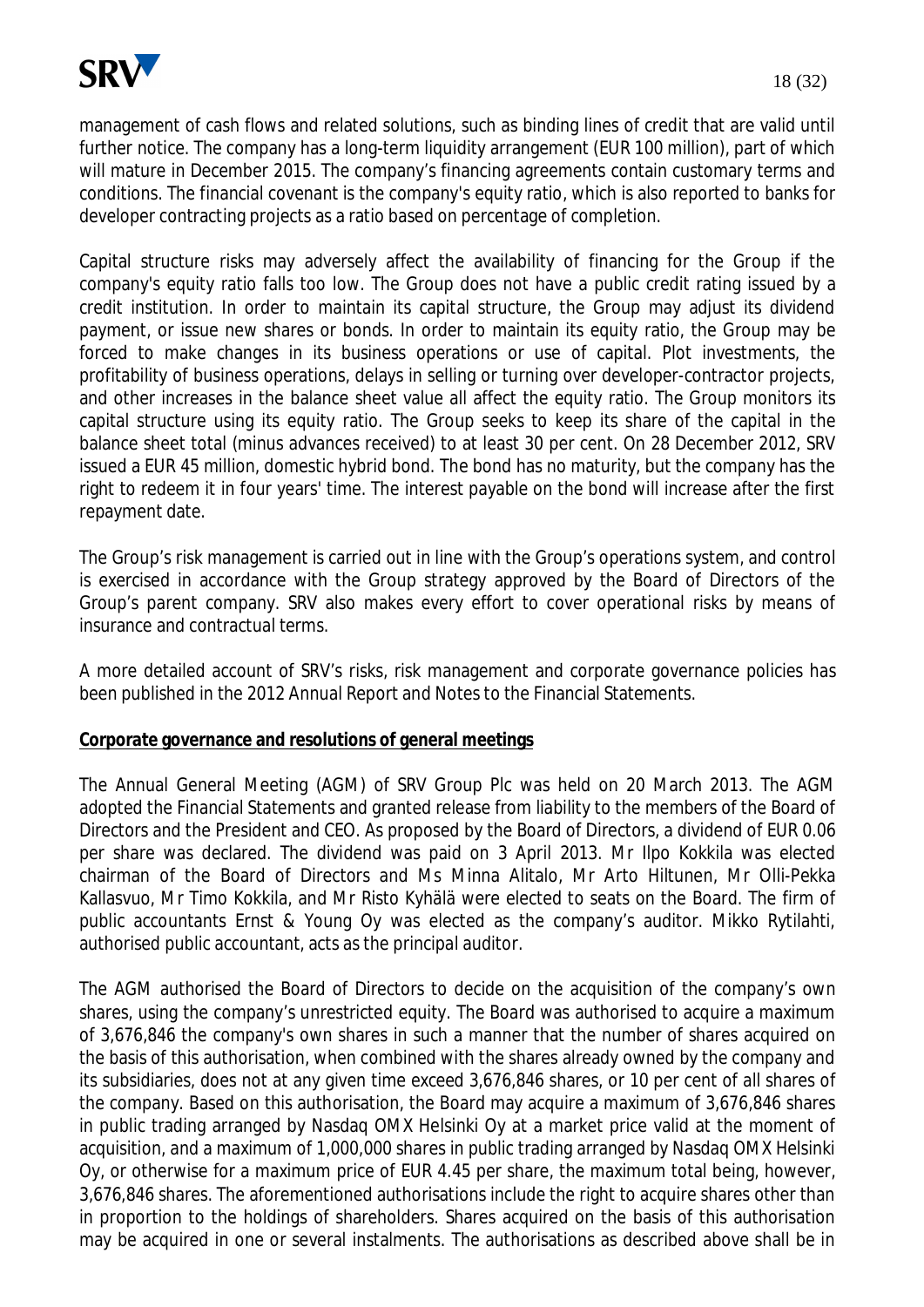

force for 18 months from the decision of the general meeting and cancel the authorisation granted by the Annual General Meeting to the Board of Directors on 14 March 2012.

The AGM decided to change Section 9 of the company's Articles of Association as follows: 'The notice of a general meeting is published on the company's website no earlier than three months and no later than three weeks before the meeting. However, said notice of general meeting must be published no less than nine days before the General Meeting record date, as defined by the Limited Liability Companies Act. The Board of Directors may in addition decide to publish the notice of a general meeting, or a related announcement, in one or more newspapers according to the aforementioned timescale.'

The Board of Directors of SRV Group Plc held its organisation meeting on 20 March 2013. Olli-Pekka Kallasvuo was elected as Chairman of the Board. Minna Alitalo was elected as Chair of the Audit Committee, and Olli-Pekka Kallasvuo and Timo Kokkila as members. Ilpo Kokkila was elected as Chairman of the Nomination and Remuneration Committee, and Arto Hiltunen and Risto Kyhälä as members.

#### **Shares and shareholders**

SRV Group Plc's share capital is EUR 3,062,520. The share has no nominal value and the number of shares outstanding is 36,768,468. The company has one class of shares. SRV had a total of 6,605 shareholders on 30 September 2013.

The share closing price at OMX Helsinki at the end of the review period was EUR 4.41 (EUR 3.26 on 31 December 2012, change 35.2%). The highest share price in the review period was EUR 4.72 and the lowest EUR 2.95. SRV's equity per share at the end of the review period amounted to EUR 4.98 (EUR 4.58 on 30 September 2012). During this period, the all-share index of the Helsinki Stock Exchange (OMX Helsinki) was up 18.3 per cent, and the OMX Construction and Materials index 10.0 per cent.

At the end of the review period, the company had a market capitalisation of EUR 156.5 million, excluding the Group's treasury shares. 2.8 million shares were traded during the period with a trade volume of EUR 10.1 million. SRV bought back a total of 552,833 of its own shares when the Total Return Swap derivative contract with Nordea matured on 13 May 2013. According to the agreement made on 5 January 2010, the per-share acquisition cost was EUR 4.45. The number of treasury shares reported did not increase, because said shares were recognised as treasury shares while the derivative contract was in force. At the end of the review period, SRV Group Plc held 1,273,539 SRV Group Plc shares, (3.5 per cent of the total number of the company's shares and combined number of votes). On 30 October 2013, the Group held 1,273,539 shares (3.5 per cent of the total number of the company's shares and votes).

#### **Financial targets**

On 12 February 2013, SRV's Board of Directors confirmed the Group's strategy for 2013–2017. The Group's strategic targets are defined as follows:

- During the strategic period, SRV will focus on improving profitability rather than on growth.
- International Operations will account for more than 20 per cent of Group revenue.
- $\bullet$  The operating profit margin will reach 6 per cent.
- $\bullet$  The return on equity will be at least 15 per cent.
- $\bullet$  The equity ratio will remain above 30 per cent.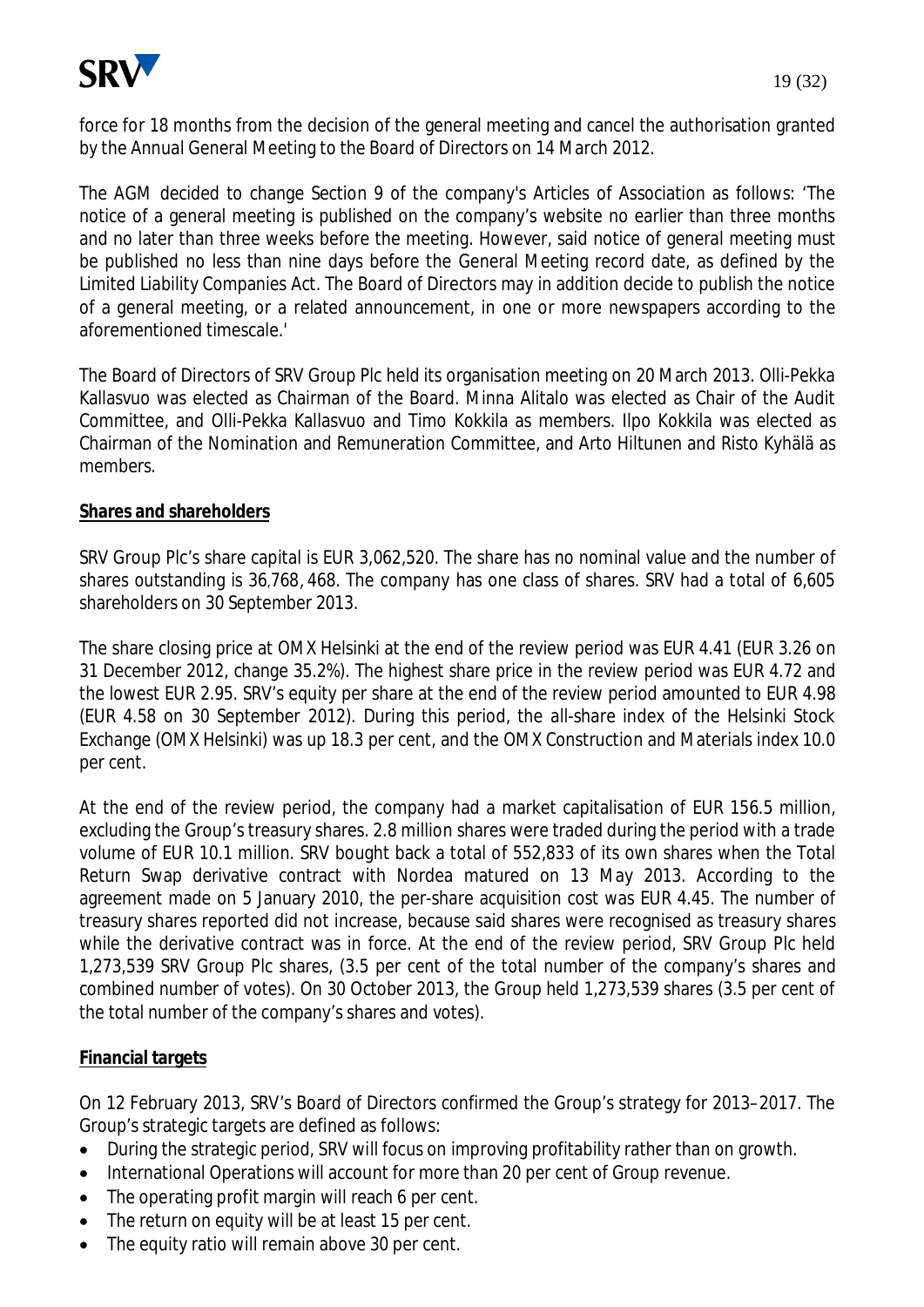

• A dividend payment equalling 30 per cent of the annual result, taking into account the capital needs of business operations.

For the set targets to be achieved, a significant increase in the number of developer-contracted projects is required.

## **Prior outlooks for 2013**

#### 13 February 2013;

The Group's full-year revenue is estimated to reach at least the same level as in the previous year (EUR 641.6 million). Even if planned sales of office premises do not occur in 2013, the Group's pretax profit is expected to exceed the previous year's level (EUR 2.8 million).

#### 1 August 2013;

The Group's full-year revenue is expected to exceed EUR 700 million, and profit before taxes is estimated to be at least around EUR 20 million.

#### **Outlook for 2013**

SRV revises its outlook for 2013 in terms of revenue and reiterates the outlook in terms of profit before taxes. SRV estimates that both Domestic Operations' and International Operations' revenue will exceed last year's level and that the growth of the final quarter's revenue will slow down due to uncertainties related to the level of domestic housing sales. In addition, SRV expects that the sales of the Etmia II office property in Moscow and the Derby Business Park in Espoo are unlikely to materialise in 2013.

The quarterly change and development of revenue and result in 2013 are affected by the recognition upon delivery of SRV's own projects, the continuously recognised order backlog comprising mostly low-margin contracting, the development of the order backlog's profit margins, the sales volume of self-developed housing production and the completion times of the properties, the number of new contracts, the project development nature of the operations, and the realisation of planned property sales, among other things. Based on current completion schedules, SRV estimates that a total of 539 developer-contracted housing units will be completed during 2013. The general uncertainty seen in the financial markets has also been unfavourably reflected in real estate markets.

The Group's full-year revenue is expected to amount to around EUR 700 million (EUR 641.6 million 1-12/2012), and profit before taxes is estimated to be at least around EUR 20 million (EUR 2.8 million 1-12/2012).

Espoo, 31 October 2013

Board of Directors

All forward-looking statements in this review are based on management's current expectations and beliefs about future events, and actual results may differ materially from the expectations and beliefs such statements contain.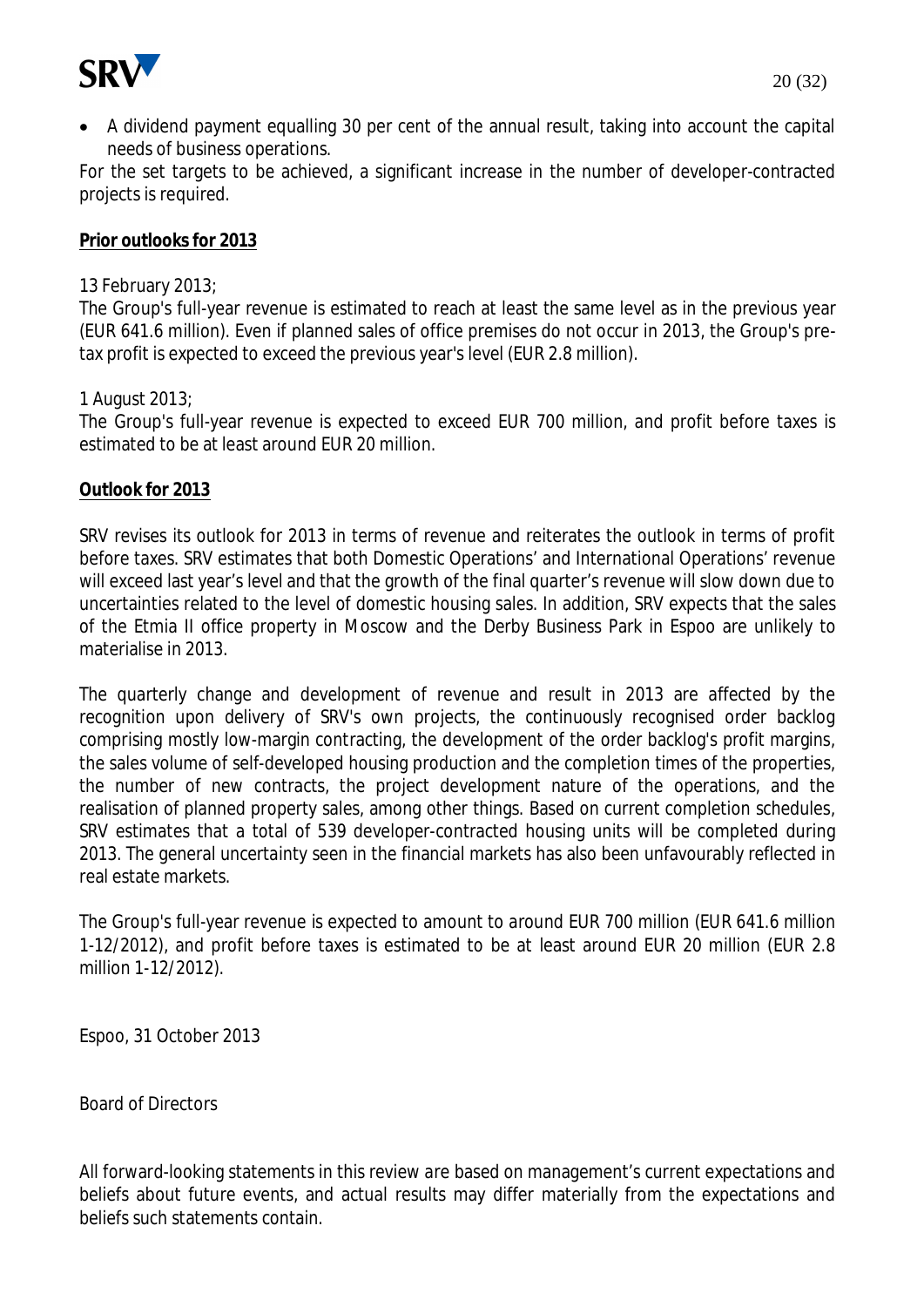

For further information, please contact Jukka Hienonen, President and CEO, +358 (201) 455 213 Hannu Linnoinen, Executive Vice President, CFO, +358 (201) 455 990, +358 (50) 523 5850 Taneli Hassinen, Vice President, Communications, +358 (201) 455 208, +358 (40) 504 3321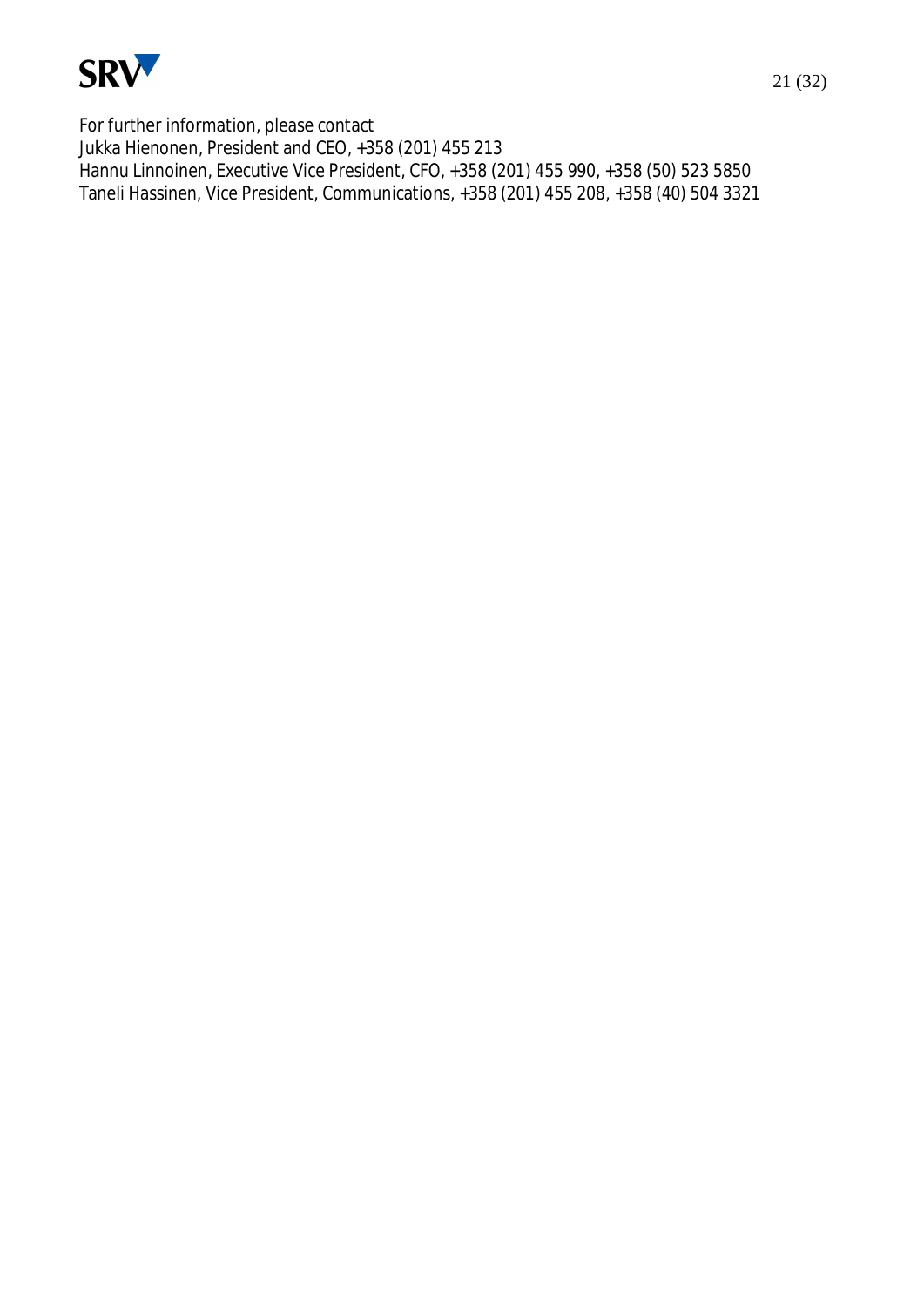

# **Key figures:**

|                                                  |                         | $1 - 9/$ | $1 - 9/$  | 7-9/  | $7 - 9/$                 | $1 - 12/$ |
|--------------------------------------------------|-------------------------|----------|-----------|-------|--------------------------|-----------|
|                                                  |                         | 2013     | 2012      | 2013  | 2012                     | 2012      |
| Revenue                                          | <b>EUR million</b>      | 507.8    | 466.2     | 170.0 | 155.8                    | 641.6     |
| Operating profit                                 | <b>EUR</b> million      | 21.8     | 4.5       | 6.9   | $-0.4$                   | 6.9       |
| Operating profit, % of revenue                   | %                       | 4.3      | 1.0       | 4.0   | $-0.2$                   | 1.1       |
| Profit before taxes                              | <b>EUR</b> million      | 19.2     | 0.6       | 5.2   | $-2.1$                   | 2.8       |
| Profit before taxes, % of revenue                | %                       | 3.8      | 0.1       | 3.0   | $-1.4$                   | 0.4       |
| Net profit attributable to equity holders of the |                         |          |           |       |                          |           |
| parent company                                   | <b>EUR</b> million      | 16.8     | $-0.5$    | 3.4   | $-1.6$                   | 0.8       |
| Return on equity, $%$ <sup>1)</sup>              | %                       | 10.4     | $-0.4$    |       |                          | 0.5       |
| Return on investment, $\%$ <sup>1)</sup>         | %                       | 6.4      | 1.8       |       |                          | 2.2       |
| Invested capital                                 | <b>EUR</b> million      | 466.9    | 490.3     |       |                          | 513.3     |
|                                                  |                         |          |           |       |                          |           |
| Equity ratio                                     | %                       | 39.3     | 28.5      |       |                          | 34.7      |
| Net interest-bearing debt                        | <b>EUR</b> million<br>% | 227.1    | 311.3     |       |                          | 267.9     |
| Gearing ratio                                    |                         | 102.8    | 187.7     |       |                          | 126.2     |
| Order backlog                                    | <b>EUR</b> million      | 911.5    | 747.1     |       |                          | 827.8     |
| New agreements                                   | <b>EUR</b> million      | 532.4    | 346.5     |       |                          | 594.5     |
| Personnel on average                             |                         | 959      | 1 0 0 0   |       |                          | 989       |
| Property, plant and equipment investments        | <b>EUR million</b>      | 7.8      | 1.9       | 4.8   | 0.8                      | 3.7       |
| Property, plant and equipment investments, % of  |                         |          |           |       |                          |           |
| revenue                                          | $\%$                    | 1.5      | 0.4       | 2.8   | 0.5                      | 0.6       |
| Earnings per share                               | <b>EUR</b>              | 0.38     | $-0.01$   | 0.06  | $-0.04$                  | 0.02      |
| Earnings per share (diluted)                     | <b>EUR</b>              | 0.38     | $-0.01$   | 0.06  | $-0.04$                  | 0.02      |
| Equity per share                                 | <b>EUR</b>              | 4.95     | 4.58      | L.    | $\overline{a}$           | 4.62      |
| Dividend per share                               | <b>EUR</b>              | 0.06     | 0.12      |       | $\overline{a}$           | 0.06      |
| Dividend payout ratio                            | $\%$                    | 15.8     | $-1200.0$ |       | $\overline{a}$           | 300.0     |
| Dividend yield                                   | %                       | 1.4      | 3.5       |       | $\overline{a}$           | 1.8       |
| Price per earnings ratio                         |                         | 11.6     | $-344.0$  |       | $\overline{a}$           | 163.0     |
| Share price development                          |                         |          |           |       |                          |           |
| Share price at the end of the period             | <b>EUR</b>              | 4.41     | 3.44      |       | $\overline{a}$           | 3.26      |
| Average share price                              | <b>EUR</b>              | 3.67     | 3.91      |       | $\overline{\phantom{a}}$ | 3.76      |
| Lowest share price                               | <b>EUR</b>              | 2.95     | 3.16      |       | $\blacksquare$           | 3.00      |
| Highest share price                              | <b>EUR</b>              | 4.72     | 4.89      |       | $\overline{a}$           | 4.89      |
| Market capitalisation at the end of the period   | <b>EUR</b> million      | 156.5    | 122.1     |       | $\frac{1}{2}$            | 115.7     |
| Trading volume                                   | 1 0 0 0                 | 2761     | 2 3 6 7   |       | $\overline{\phantom{a}}$ | 2937      |
| Trading volume, %                                | $\%$                    | 7.8      | 6.7       |       |                          | 8.3       |
| Weighted average number of shares outstanding    |                         |          |           |       |                          |           |
| during the period                                | 1 0 0 0                 | 35 4 95  | 35 499    |       |                          | 35 4 9 9  |
| Weighted average number of shares outstanding    |                         |          |           |       |                          |           |
| during the period (diluted)                      | 1 0 0 0                 | 35 571   | 35 499    |       | $\blacksquare$           | 35 5 32   |

1) In calculating the key ratio only the profit for the period has been annualised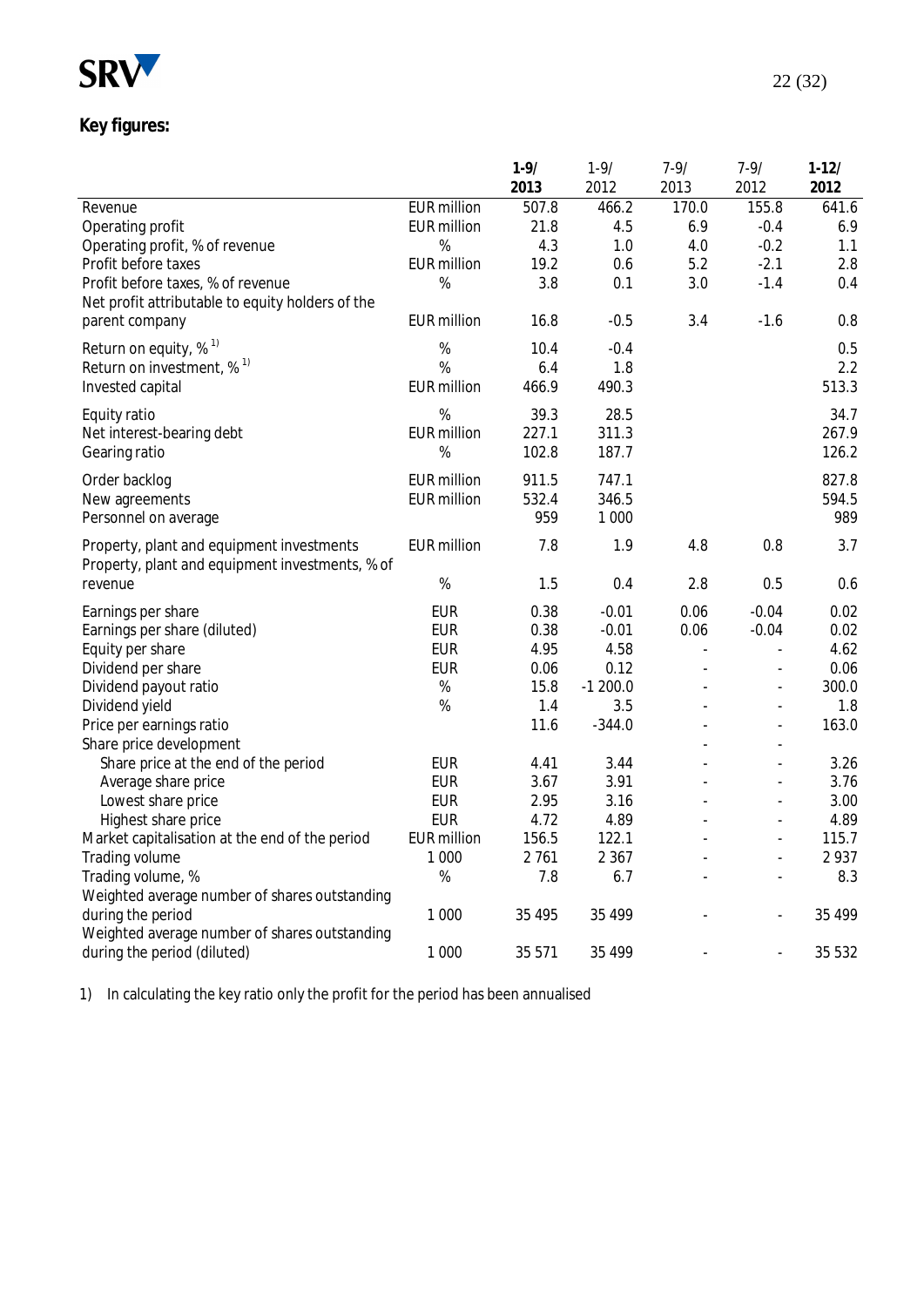

# **Calculation of key figures:**

| Gearing ratio, %                        |                 | 100 x Net interest-bearing debt                                          |
|-----------------------------------------|-----------------|--------------------------------------------------------------------------|
|                                         |                 | Total equity                                                             |
|                                         |                 |                                                                          |
| Return on equity, %                     | $=$             | 100 x Total comprehensive income for the period<br>Total equity, average |
|                                         |                 |                                                                          |
| Return on investment, %                 | $=$             | 100 x Result before taxes + interest and other financial expenses        |
|                                         |                 | Invested capital, average                                                |
|                                         |                 |                                                                          |
| Equity ratio, %                         | $=$             | 100 x Total equity<br>Total assets - advances received                   |
|                                         |                 |                                                                          |
| Invested capital                        | $=$             | Total assets - non-interest bearing debt - deferred tax liabilities -    |
|                                         |                 | provisions                                                               |
|                                         |                 |                                                                          |
| Net interest-bearing debt               | $=$             | Interest bearing debt - cash and cash equivalents                        |
|                                         |                 |                                                                          |
| Earnings per share attributable         |                 | Result for the period - non-controlling interest                         |
| to equity holders of the parent company | $\quad \  \  =$ | - hybrid bond interest                                                   |
|                                         |                 | Average number of shares (share-issue adjusted)                          |
|                                         |                 |                                                                          |
| Earnings per share attributable         | $=$             | Result for the period - non-controlling interest                         |
| to equity holders of the parent company |                 | - hybrid bond interest                                                   |
| (diluted)                               |                 | Average number of shares (share-issue adjusted, diluted)                 |
|                                         |                 | Shareholders' equity attributable to equity holders of the parent        |
| Shareholders' equity                    | $=$             | company                                                                  |
|                                         |                 | Average number of shares at end of period (share-issue adjusted)         |
|                                         |                 |                                                                          |
| Price per earnings ratio (P/E-ratio)    | $=$             | Share price at end of period                                             |
|                                         |                 | Earnings per share                                                       |
| Dividend payout ratio, %                |                 | 100 x Dividend per share                                                 |
|                                         |                 | Earnings per share                                                       |
|                                         |                 |                                                                          |
| Dividend yield, %                       | $=$             | 100 x Dividend per share                                                 |
|                                         |                 | Share price at end of period                                             |
| Average share price                     | $=$             | Number of shares traded in euros during the period                       |
|                                         |                 | Number of shares traded during the period                                |
|                                         |                 |                                                                          |
| Market capitalisation at the end of the | $=$             | Number of shares outstanding at the end of the period x share price      |
| period                                  |                 | at the end of the period                                                 |
| Trading volume                          | $=$             | Number of shares traded during the period and their percentage of        |
|                                         |                 | the weighted average number of shares outstanding                        |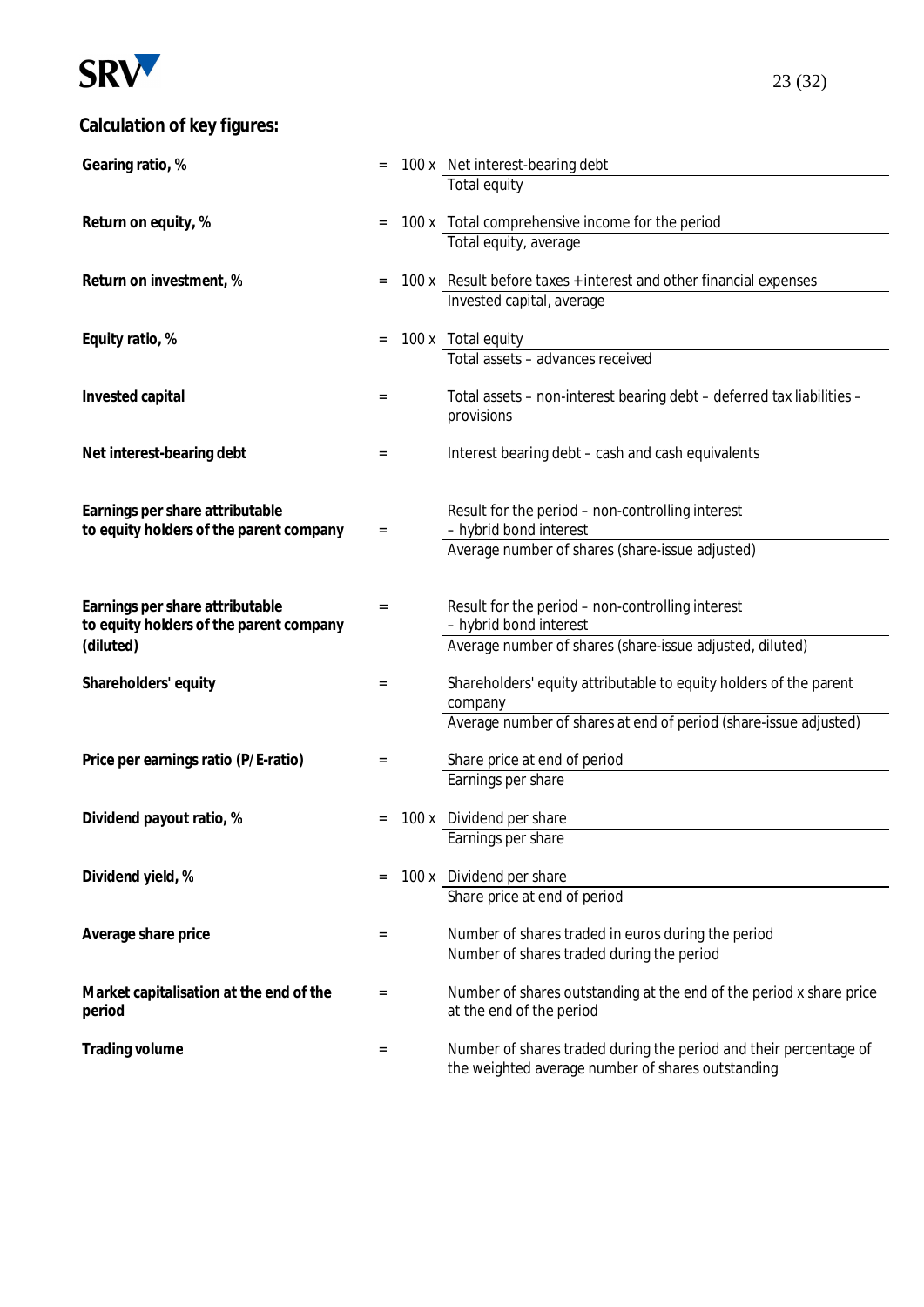

#### **SRV Group Plc Interim Report, 1 January –30 September 2013: tabulated section**

#### APPENDICES

1) Consolidated Interim Report information: income statement, balance sheet, cash flow statement, statement of changes in equity, inventories, commitments and contingent liabilities, derivative contracts liabilities

- 2) Quarterly development
- 3) Segment information and related party transactions

#### **1. Interim Report 1 January –30 September 2013**

This interim report has been prepared in accordance with the accounting policies set out in the IAS 34 standard and the information disclosed is unaudited. In preparing interim condensed consolidated financial statement information, SRV has applied the same accounting principles as in its year-end financial statements for 2012. The figures in the tables have been rounded which should be noted when counting the total sums.

SRV's reporting segments comprise Domestic Operations, International Operations, and Other Operations. The operating segment figures are disclosed in accordance with IFRS 8, following the accounting principles applied in the consolidated financial statements.

The following standards, amendments and interpretations shall be applied as from the accounting period beginning on 1 January 2013 or thereafter. Based on current information, these standards, amendments and interpretations have no impact on the Group's financial position. They affect disclosures to some degree:

x Annual improvements 2012 (effective on 1 January 2013). The Group will apply this amendment as of 1 January 2013.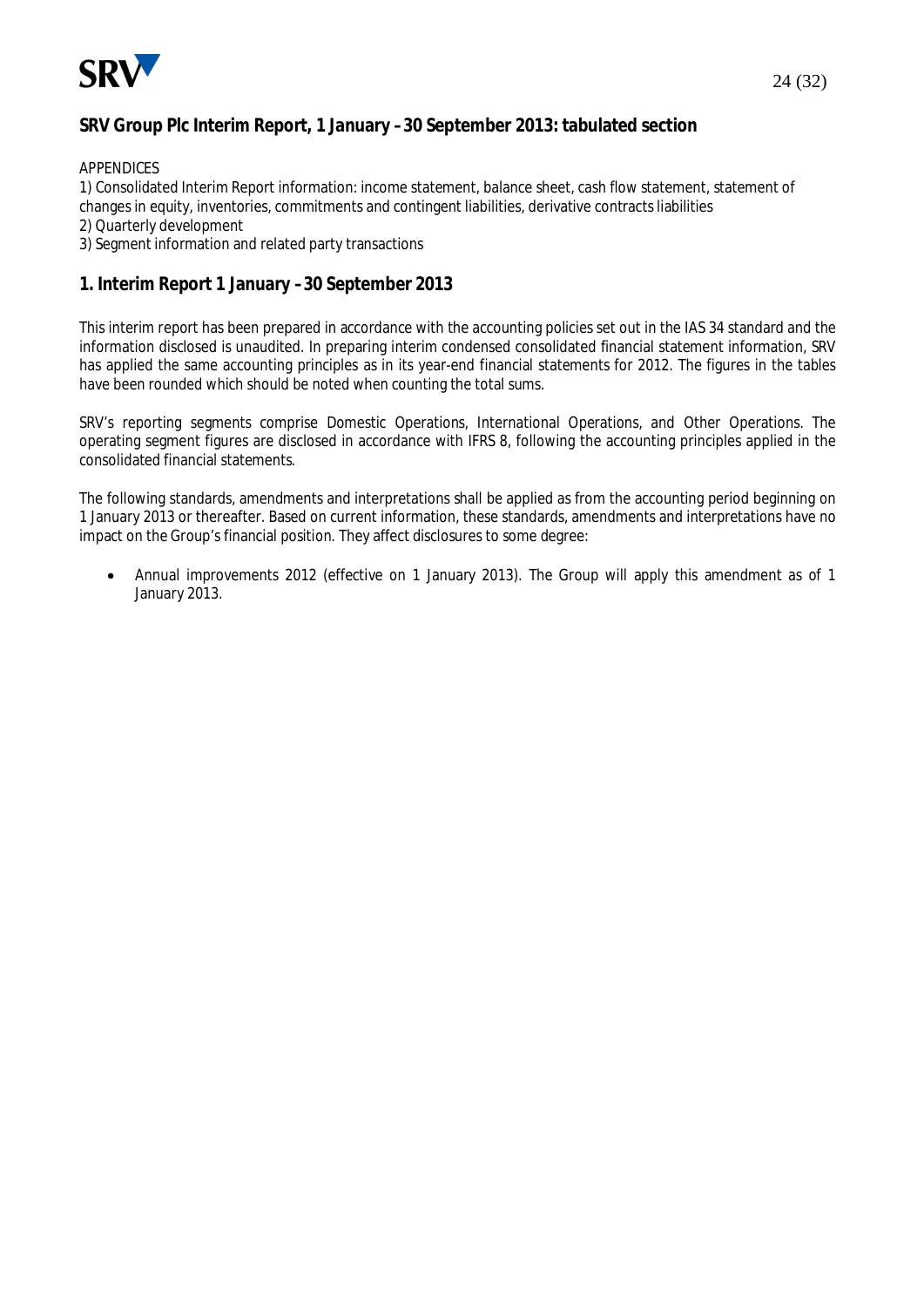

| Consolidated income                                                                                                         |                  |                  |                        |                  |                  |                  |                   |
|-----------------------------------------------------------------------------------------------------------------------------|------------------|------------------|------------------------|------------------|------------------|------------------|-------------------|
| statement<br>(EUR million)                                                                                                  | $1 - 9/$<br>2013 | $1 - 9/$<br>2012 | change,<br><b>MEUR</b> | change,<br>$\%$  | $7 - 9/$<br>2013 | $7 - 9/$<br>2012 | $1-12/$<br>2012   |
| Revenue                                                                                                                     | 507.8            | 466.2            | 41.6                   | 8.9              | 170.0            | 155.8            | 641.6             |
| Other operating income<br>Change in inventories of finished                                                                 | 2.7              | 2.7              | 0.0                    | 1.4              | 0.7              | 1.0              | 4.6               |
| goods and work in progress                                                                                                  | 20.0             | 43.5             | $-23.5$                | $-54.1$          | $-8.3$           | 18.9             | 61.6              |
| Use of materials and services                                                                                               | $-449.6$         | $-447.0$         | $-2.5$                 | 0.6              | $-137.9$         | $-157.6$         | $-617.7$          |
| Employee benefit expenses<br>Share of profits of associated and                                                             | $-47.2$          | $-46.7$          | $-0.5$                 | 1.0              | $-14.7$          | $-14.0$          | $-63.2$           |
| joint venture companies                                                                                                     | $-1.0$           | $-0.1$           | $-0.9$                 | 809.8            | 0.0              | $-0.1$           | $-0.7$            |
| Depreciation and impairments                                                                                                | $-2.2$           | $-3.3$           | 1.1                    | $-34.2$          | $-0.8$           | $-0.8$           | $-4.5$            |
| Other operating expenses                                                                                                    | $-8.8$           | $-10.7$          | 1.9                    | $-18.1$          | $-2.2$           | $-3.6$           | $-14.8$           |
| Operating profit                                                                                                            | 21.8             | 4.5              | 17.3                   | 385.8            | 6.9              | $-0.4$           | 6.9               |
| Financial income                                                                                                            | 2.2              | 2.6              | $-0.4$                 | $-15.0$          | 0.2              | 1.0              | 4.0               |
| <b>Financial expenses</b><br>Financial income and expenses,                                                                 | $-4.8$           | $-6.4$           | 1.6                    | $-25.6$          | $-1.9$           | $-2.7$           | $-8.1$            |
| total                                                                                                                       | $-2.6$           | $-3.9$           | 1.3                    | $-32.7$          | $-1.7$           | $-1.8$           | $-4.1$            |
| Profit before taxes                                                                                                         | 19.2             | 0.6              | 18.6                   | 2960.8           | 5.2              | $-2.1$           | 2.8               |
| Income taxes                                                                                                                | $-2.4$           | $-1.1$           | $-1.3$                 | 115.9            | $-1.7$           | 0.5              | $-1.9$            |
| Net profit for the period                                                                                                   | 16.8             | $-0.5$           | 17.3                   | $-3657.7$        | 3.5              | $-1.6$           | 0.9               |
| Attributable to<br>Equity holders of the parent                                                                             |                  |                  |                        |                  |                  |                  |                   |
| company                                                                                                                     | 16.8             | $-0.5$           |                        |                  | 3.4              | $-1.6$           | 0.8               |
| of which to hybrid bond investors                                                                                           | 3.2              | 0.0              |                        |                  | 1.1              | 0.0              | 0.0               |
| of which to equity holders                                                                                                  | 13.6             | $-0.5$           |                        |                  | 2.4              | $-1.6$           | 0.8               |
| Non-Controlling interests                                                                                                   | 0.0              | 0.0              |                        |                  | 0.0              | 0.0              | 0.1               |
| Earnings per share attributable to<br>equity holders of the parent                                                          |                  |                  |                        |                  |                  |                  |                   |
| company                                                                                                                     | 0.38             | $-0.01$          |                        |                  | 0.06             | $-0.04$          | 0.02              |
| Earnings per share attributable to<br>equity holders of the parent                                                          |                  |                  |                        |                  |                  |                  |                   |
| company (diluted)                                                                                                           | 0.38             | $-0.01$          |                        |                  | 0.06             | $-0.04$          | 0.02              |
| Statement of comprehensive income<br>(EUR million)                                                                          |                  |                  | $1 - 9/$<br>2013       | $1 - 9/$<br>2012 | $7 - 9/$<br>2013 | $7 - 9/$<br>2012 | $1 - 12/$<br>2012 |
| Net profit for the period                                                                                                   |                  |                  | 16.8                   | $-0.5$           | 3.5              | $-1.6$           | 0.9               |
| Other comprehensive income<br>Other comprehensive income to be reclassified to profit or                                    |                  |                  |                        |                  |                  |                  |                   |
| loss in subsequent periods:<br>Gains and losses arising from translating the financial<br>statements of a foreign operation |                  |                  |                        | 0.0<br>0.0       | 0.0              | 0.0              | 0. <sub>C</sub>   |
| Other comprehensive income for the period, net of tax                                                                       |                  |                  |                        | 0.0<br>0.0       | 0.0              | 0.0              | 0. <sub>C</sub>   |
| Total comprehensive income for the period                                                                                   |                  |                  | 16.8                   | $-0.4$           | 3.5              | $-1.6$           | 1 <sub>c</sub>    |
|                                                                                                                             |                  |                  |                        |                  |                  |                  |                   |
| Attributable to<br>Equity holders of the parent company                                                                     |                  |                  | 16.8                   | $-0.5$           | 3.4              | $-1.6$           | 0.9               |
| Non-Controlling interests                                                                                                   |                  |                  |                        | 0.0<br>0.0       | 0.0              | 0.0              | 0.1               |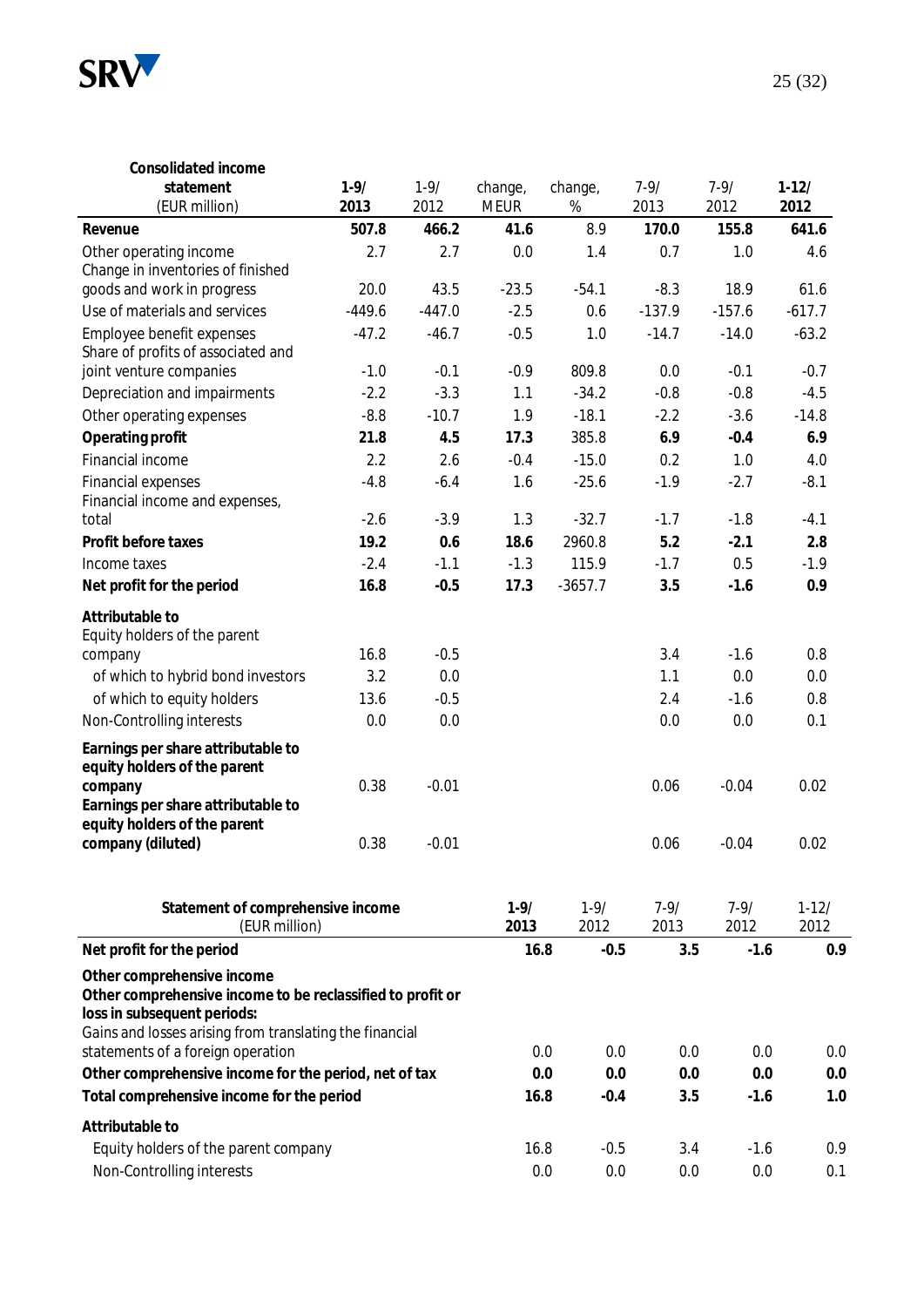

| Consolidated balance sheet (EUR million)     | 30.9.13 | 30.9.12 | change, % | 31.12.12 |
|----------------------------------------------|---------|---------|-----------|----------|
| <b>ASSETS</b>                                |         |         |           |          |
| Non-current assets                           |         |         |           |          |
| Property, plant and equipment                | 13.0    | 13.4    | $-3.1$    | 13.7     |
| Goodwill                                     | 1.7     | 1.7     | 0.0       | 1.7      |
| Other intangible assets                      | 0.7     | 0.6     | 27.2      | 0.6      |
| Other financial assets                       | 16.9    | 10.9    | 54.4      | 10.9     |
| Receivables                                  | 5.3     | 12.2    | $-56.9$   | 1.4      |
| Loan receivables from associated companies   |         |         |           |          |
| and joint ventures                           | 23.8    | 13.2    | 80.9      | 11.9     |
| Deferred tax assets                          | 6.2     | 5.6     | 10.1      | 8.1      |
| Non-current assets, total                    | 67.6    | 57.7    | 17.2      | 48.4     |
| Current assets                               |         |         |           |          |
| Inventories                                  | 428.6   | 407.8   | 5.1       | 431.2    |
| Trade and other receivables                  | 104.1   | 110.5   | $-5.8$    | 127.1    |
| Loan receivables from associated companies   |         |         |           |          |
| and joint ventures                           | 1.1     | 31.6    | $-96.5$   | 31.6     |
| Current tax receivables                      | 2.0     | 5.1     | $-61.1$   | 4.0      |
| Cash and cash equivalents                    | 19.0    | 13.2    | 44.6      | 33.1     |
| Current assets, total                        | 554.8   | 568.1   | $-2.3$    | 626.9    |
| ASSETS, TOTAL                                | 622.4   | 625.8   | $-0.5$    | 675.4    |
| Consolidated balance sheet (EUR million)     | 30.9.13 | 30.9.12 | change, % | 31.12.12 |
| <b>EQUITY AND LIABILITIES</b>                |         |         |           |          |
| Equity attributable to equity holders of the |         |         |           |          |
| parent company                               |         |         |           |          |
| Share capital                                | 3.1     | 3.1     | 0.0       | 3.1      |
| Invested free equity fund                    | 92.2    | 92.2    | 0.0       | 92.2     |
| <b>Translation differences</b>               | 0.0     | 0.0     | $-13.7$   | 0.0      |
| Fair value reserve                           | 0.0     | 0.0     |           | 0.0      |
| Retained earnings                            | 80.3    | 67.2    | 19.6      | 68.9     |
| Equity attributable to equity holders of the |         |         |           |          |
| parent company, total                        | 175.6   | 162.4   | 8.1       | 164.2    |
| Non-controlling interests                    | 0.6     | 3.5     | $-82.3$   | 3.5      |
| Hybrid bond                                  | 44.6    | 0.0     |           | 44.6     |
| Equity, total                                | 220.8   | 165.9   | 33.1      | 212.3    |
| Non-current liabilities                      |         |         |           |          |
| Deferred tax liabilities                     | 1.7     | 1.5     | 15.0      | 4.1      |
| Provisions                                   | 4.8     | 5.6     | $-15.1$   | 6.3      |
| Interest-bearing liabilities                 | 114.7   | 155.4   | $-26.2$   | 118.5    |
| Other liabilities                            | 0.1     | 0.0     | 37.2      | 0.0      |
| Non-current liabilities, total               | 121.2   | 162.5   | $-25.4$   | 129.0    |
| <b>Current liabilities</b>                   |         |         |           |          |
| Trade and other payables                     | 143.9   | 123.8   | 16.2      | 147.6    |
| Current tax payables                         | 2.2     | 1.4     | 56.0      | 0.3      |
| Provisions                                   | 2.9     | 3.1     | $-3.9$    | 3.7      |
| Interest-bearing liabilities                 | 131.4   | 169.1   | $-22.3$   | 182.5    |
| Current liabilities, total                   | 280.4   | 297.4   | $-5.7$    | 334.1    |
| Liabilities, total                           | 401.6   | 459.9   | $-12.7$   | 463.1    |
| EQUITY AND LIABILITIES                       | 622.4   | 625.8   | $-0.5$    | 675.4    |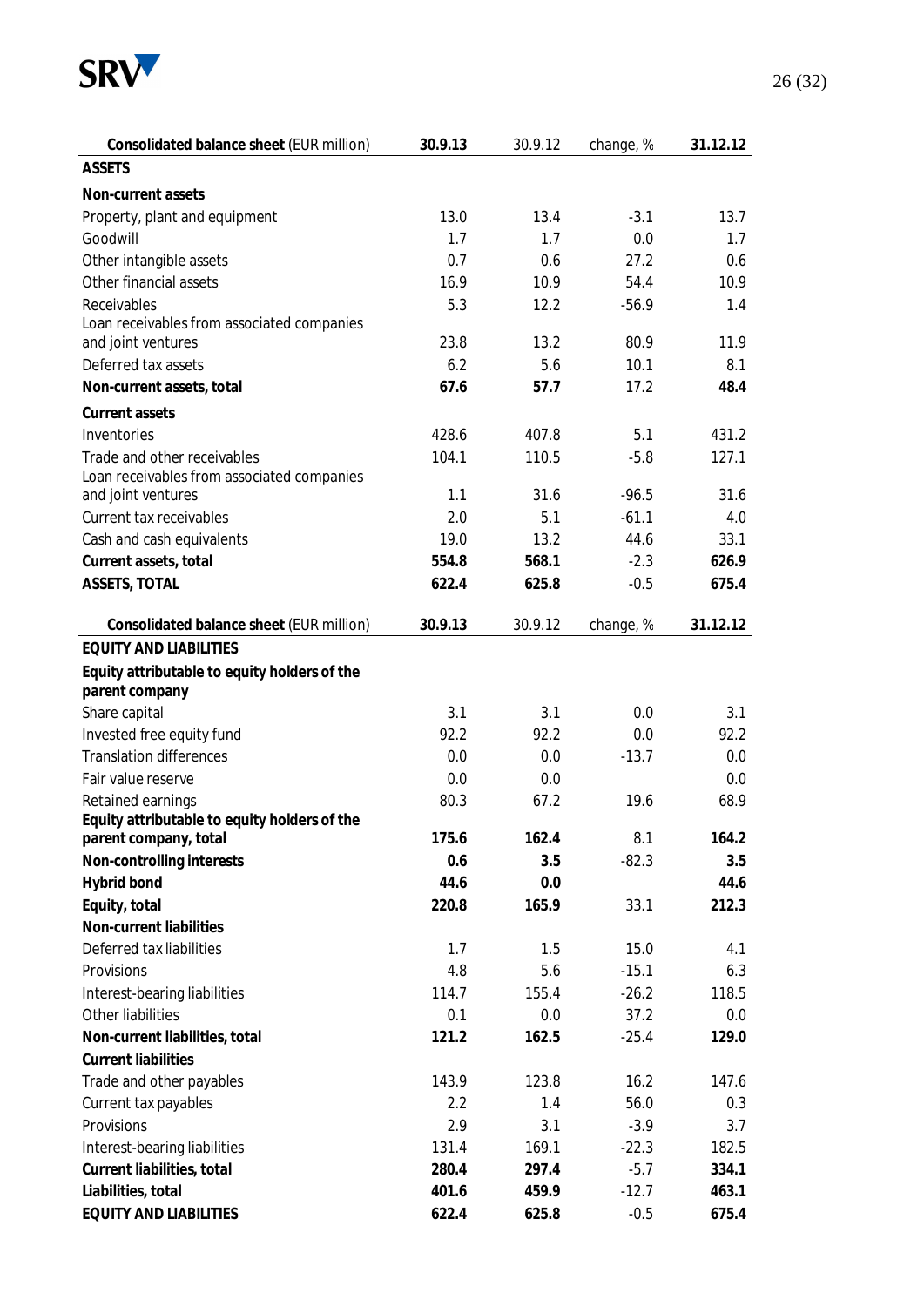

| Consolidated cash flow statement                            |          |          |           |
|-------------------------------------------------------------|----------|----------|-----------|
| (EUR million)                                               | 1-9/2013 | 1-9/2012 | 1-12/2012 |
| Cash flows from operating activities                        |          |          |           |
| Net profit for the period                                   | 16.8     | $-0.5$   | 0.8       |
| Adjustments:                                                |          |          |           |
| Depreciation and impairments                                | 2.2      | 3.3      | 4.4       |
| Non-cash transactions                                       | $-11.3$  | $-3.5$   | 0.4       |
| Financial income and expenses                               | 2.6      | 3.9      | 4.1       |
| Capital gains on sales of tangible and intangible assets    | 0.0      | 0.0      | 0.1       |
| Income taxes                                                | 2.4      | 1.1      | 1.9       |
| Adjustments, total                                          | $-4.2$   | 4.7      | 10.9      |
| Changes in working capital:                                 |          |          |           |
| Change in loan receivables                                  | 16.8     | 10.7     | 22.7      |
| Change in trade and other receivables                       | 20.9     | 4.2      | $-14.2$   |
| Change in inventories                                       | 9.2      | $-46.5$  | $-68.8$   |
| Change in trade and other payables                          | $-8.5$   | 2.2      | 26.3      |
| Changes in working capital, total                           | 38.3     | $-29.3$  | $-34.0$   |
| Interest paid                                               | $-5.3$   | $-6.4$   | $-8.0$    |
| Interest received                                           | 3.4      | 1.4      | 3.8       |
| Dividends received                                          | 0.0      | 0.0      | 0.0       |
| Income taxes paid                                           | 1.5      | $-3.5$   | $-6.7$    |
|                                                             |          |          |           |
| Net cash flow from operating activities                     | 50.6     | $-33.5$  | $-33.2$   |
| Cash flow from investing activities                         |          |          |           |
| Purchase of property, plant and equipment                   | $-1.6$   | $-1.6$   | $-3.2$    |
| Purchase of intangible assets                               | $-0.2$   | $-0.1$   | $-0.3$    |
| Purchase of other financial assets                          | $-6.0$   | $-0.2$   | $-0.2$    |
| Sale of property, plant and equipment and intangible assets | 0.2      | 0.2      | 0.4       |
| Sale of financial assets                                    | 0.0      | 0.1      | 0.1       |
| Net cash used in investing activities                       | $-7.6$   | $-1.7$   | $-3.2$    |
| Cash flows from financing activities                        |          |          |           |
| Proceeds from loans                                         | 9.4      | 45.3     | 48.3      |
| Repayments of loans                                         | $-72.6$  | $-19.6$  | $-23.1$   |
| Hybrid bond                                                 | 0.0      | 0.0      | 44.6      |
| Change in loan receivables                                  | 0.0      | 0.0      | 0.0       |
| Change in housing corporation loans                         | $-8.2$   | 30.7     | 32.9      |
| Change in credit limits                                     | 16.4     | $-16.3$  | $-41.5$   |
| Purchase and sale of treasury shares                        | 0.0      | 0.0      | 0.0       |
| Dividends paid                                              | $-2.2$   | $-4.3$   | $-4.3$    |
| Net cash from financing activities                          | $-57.0$  | 35.9     | 57.0      |
| Net change in cash and cash equivalents                     | $-14.0$  | 0.7      | 20.6      |
| Cash and cash equivalents at the beginning of period        | 33.1     | 12.5     | 12.5      |
| Cash and cash equivalents at the end of period              | 19.0     | 13.2     | 33.1      |
|                                                             |          |          |           |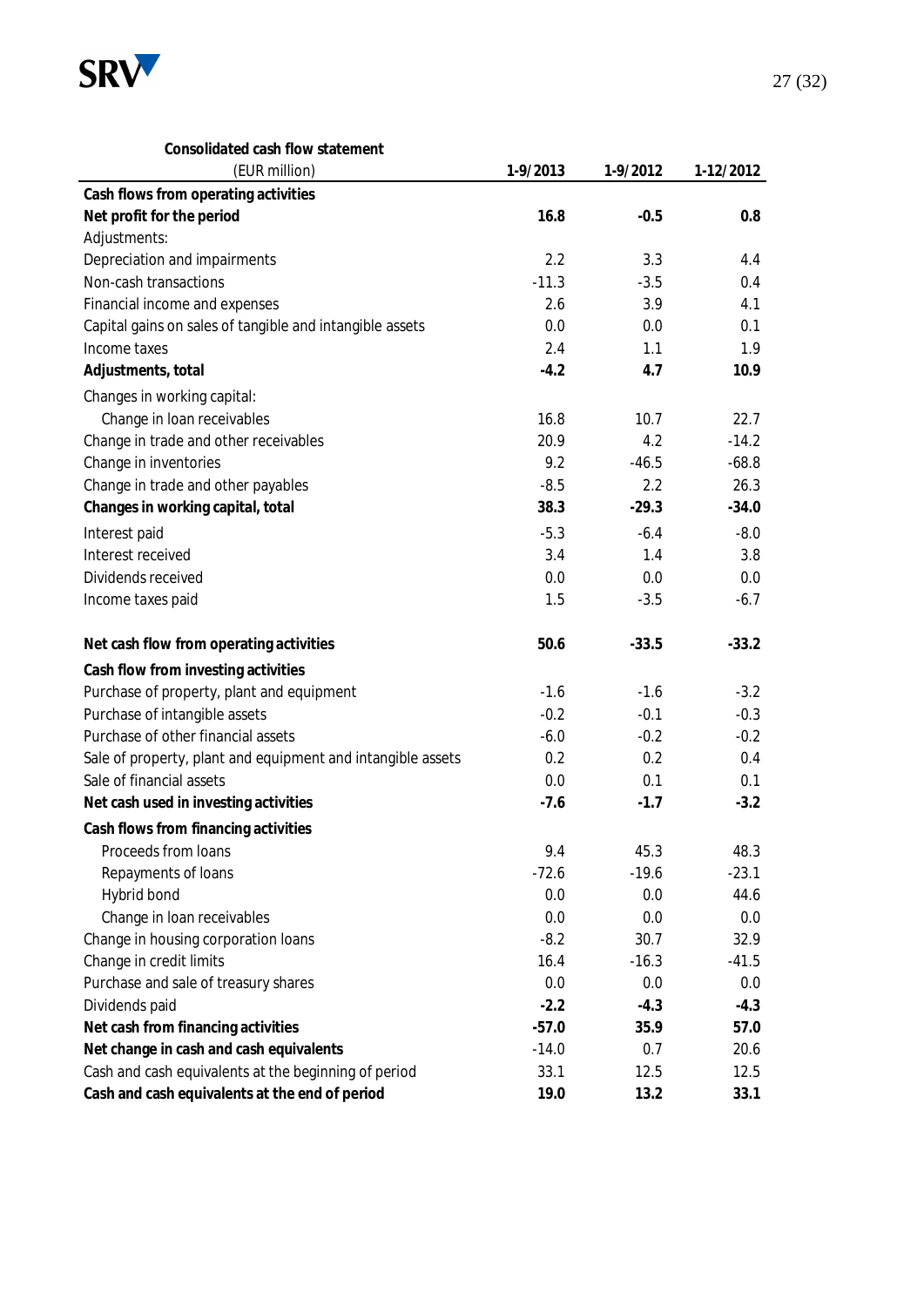

## **Statement of changes in Group equity 1 January –30 September 2013**

|                                             | Equity attributable to the equity holders of the parent |                                    |                                    |                          |                      |        |                                      |                |                 |
|---------------------------------------------|---------------------------------------------------------|------------------------------------|------------------------------------|--------------------------|----------------------|--------|--------------------------------------|----------------|-----------------|
|                                             |                                                         |                                    | company                            |                          |                      |        |                                      |                |                 |
| (EUR million)                               | Share<br>capital                                        | Invested<br>free<br>equity<br>fund | Translatio<br>n<br>difference<br>S | Fair<br>value<br>reserve | Retained<br>earnings | Total  | Non-<br>controllin<br>g<br>interests | Hybrid<br>bond | Total<br>equity |
| Equity on 1 January 2013                    | 3.1                                                     | 92.2                               | 0.0                                | 0.0                      | 68.9                 | 164.2  | 3.5                                  | 44.6           | 212.3           |
| Total income and expenses<br>for the period | 0.0                                                     | 0.0                                | 0.0                                | 0.0                      | 16.8                 | 16.8   | 0.0                                  | 0.0            | 16.8            |
| Dividends paid                              | 0.0                                                     | 0.0                                | 0.0                                | 0.0                      | $-2.1$               | $-2.1$ | 0.0                                  | 0.0            | $-2.1$          |
| Share-based incentive plan                  | 0.0                                                     |                                    | 0.0                                | 0.0                      | 1.3                  | 1.3    | 0.0                                  | 0.0            | 1.3             |
| Purchase of treasury shares                 | 0.0                                                     | 0.0                                | 0.0                                | 0.0                      | 0.0                  | 0.0    | 0.0                                  | 0.0            | 0.0             |
| Sale of treasury shares                     | 0.0                                                     | 0.0                                | 0.0                                | 0.0                      | 0.0                  | 0.0    | 0.0                                  | 0.0            | 0.0             |
| Hybrid bond                                 | 0.0                                                     | 0.0                                | 0.0                                | 0.0                      | $-2.4$               | $-2.4$ | 0.0                                  | 0.0            | $-2.4$          |
| Other changes *                             | 0.0                                                     | 0.0                                | 0.0                                | 0.0                      | $-2.1$               | $-2.1$ | $-2.9$                               | 0.0            | $-5.0$          |
| Equity on 30 September 2013                 | 3.1                                                     | 92.2                               | 0.0                                | 0.0                      | 80.4                 | 175.6  | 0.6                                  | 44.6           | 220.8           |

\*Other changes include the loss of acquisition of non-controlling interests EUR 2.9 million.

## **Statement of changes in Group equity 1 January –30 September 2012**

|                                             |                  | Equity attributable to the equity holders of the parent |                                    |                          |                      |        |                                      |                 |
|---------------------------------------------|------------------|---------------------------------------------------------|------------------------------------|--------------------------|----------------------|--------|--------------------------------------|-----------------|
|                                             |                  |                                                         |                                    |                          |                      |        |                                      |                 |
| (EUR million)                               | Share<br>capital | Invested<br>free<br>equity<br>fund                      | Translatio<br>n<br>difference<br>S | Fair<br>value<br>reserve | Retained<br>earnings | Total  | Non-<br>controllin<br>g<br>interests | Total<br>equity |
| Equity on 1 January 2012                    | 3.1              | 92.1                                                    | $-0.1$                             | 0.0                      | 71.1                 | 166.2  | 3.5                                  | 169.7           |
| Total income and expenses<br>for the period | 0.0              | 0.0                                                     | 0.0                                | 0.0                      | $-0.5$               | $-0.5$ | 0.0                                  | $-0.4$          |
| Dividends paid                              | 0.0              | 0.0                                                     | 0.0                                | 0.0                      | $-4.3$               | $-4.3$ | 0.0                                  | $-4.3$          |
| Share-based incentive plan                  | 0.0              | 0.0                                                     | 0.0                                | 0.0                      | 0.8                  | 0.9    | 0.0                                  | 0.9             |
| Purchase of treasury shares                 | 0.0              | 0.0                                                     | 0.0                                | 0.0                      | 0.0                  | 0.0    | 0.0                                  | 0.0             |
| Sale of treasury shares                     | 0.0              | 0.0                                                     | 0.0                                | 0.0                      | 0.0                  | 0.0    | 0.0                                  | 0.0             |
| Other changes                               | 0.0              | 0.0                                                     | 0.0                                | 0.0                      | 0.0                  | 0.0    | 0.0                                  | 0.0             |
| Equity on 30 September 2012                 | 3.1              | 92.2                                                    | $-0.1$                             | 0.0                      | 67.2                 | 162.4  | 3.5                                  | 165.9           |

**Statement of changes in Group equity 1 January –31 December 2012** 

|                                                     | Equity attributable to the equity holders of the parent |                                    |                                     |                          |                      |        |                                      |                |                 |
|-----------------------------------------------------|---------------------------------------------------------|------------------------------------|-------------------------------------|--------------------------|----------------------|--------|--------------------------------------|----------------|-----------------|
|                                                     |                                                         |                                    | company                             |                          |                      |        |                                      |                |                 |
| (EUR million)                                       | Share<br>capital                                        | Invested<br>free<br>equity<br>fund | Translatio<br>n<br>difference<br>S. | Fair<br>value<br>reserve | Retained<br>earnings | Total  | Non-<br>controllin<br>g<br>interests | Hybrid<br>bond | Total<br>equity |
| Equity on 1 January 2012                            | 3.1                                                     | 92.1                               | $-0.1$                              | 0.0                      | 71.1                 | 166.2  | 3.5                                  | 0.0            | 169.7           |
| Total income and expenses<br>for the financial year | 0.0                                                     | 0.0                                | 0.0                                 | 0.0                      | 0.8                  | 0.8    | 0.1                                  | 0.0            | 0.9             |
| Dividends paid                                      | 0.0                                                     | 0.0                                | 0.0                                 | 0.0                      | $-4.3$               | $-4.3$ | 0.0                                  | 0.0            | $-4.3$          |
| Share-based incentive plan                          | 0.0                                                     | 0.1                                | 0.0                                 | 0.0                      | 1.2                  | 1.3    | 0.0                                  | 0.0            | 1.3             |
| Purchase of treasury shares                         | 0.0                                                     | 0.0                                | 0.0                                 | 0.0                      | 0.0                  | 0.0    | 0.0                                  | 0.0            | 0.0             |
| Sale of treasury shares                             | 0.0                                                     | 0.0                                | 0.0                                 | 0.0                      | 0.0                  | 0.0    | 0.0                                  | 0.0            | 0.0             |
| Hybrid bond                                         | 0.0                                                     | 0.0                                | 0.0                                 | 0.0                      | 0.0                  | 0.0    | 0.0                                  | 44.6           | 44.6            |
| Other changes                                       | 0.0                                                     | 0.0                                | 0.0                                 | 0.0                      | 0.1                  | 0.1    | 0.0                                  | 0.0            | 0.0             |
| Equity on 31 December 2012                          | 3.1                                                     | 92.2                               | $-0.1$                              | 0.0                      | 68.9                 | 164.2  | 3.5                                  | 44.6           | 212.3           |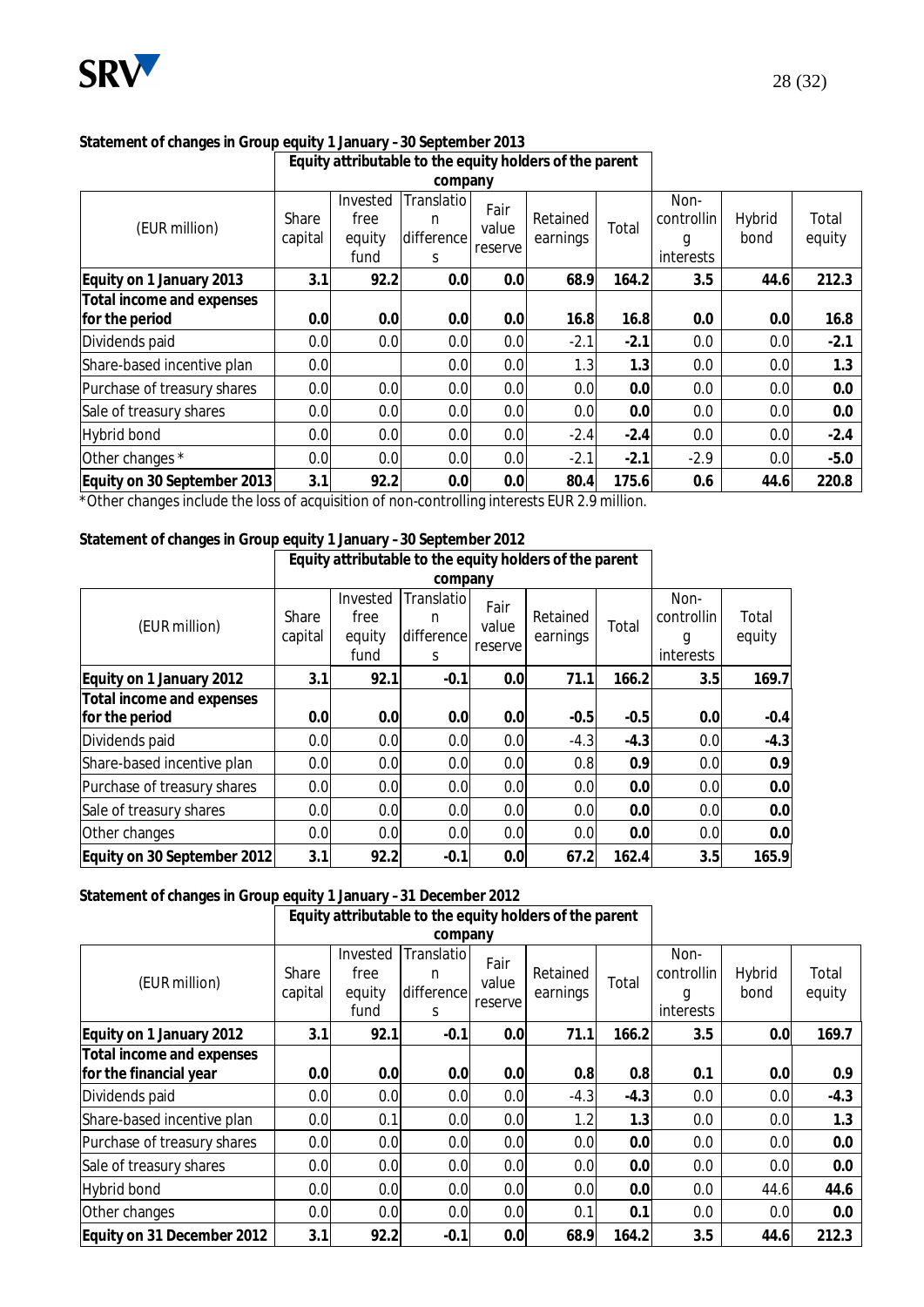

| Commitments and contingent liabilities                   | change, |         |         |          |  |  |
|----------------------------------------------------------|---------|---------|---------|----------|--|--|
| (EUR million)                                            | 30.9.13 | 30.9.12 | %       | 31.12.12 |  |  |
| Collateral given for own liabilities                     |         |         |         |          |  |  |
| Real estate mortgages given <sup>1)</sup>                | 236.2   | 363.2   | $-35.0$ | 338.0    |  |  |
| Pledges given                                            | 0.0     | 0.0     |         | 0.0      |  |  |
| Other commitments                                        |         |         |         |          |  |  |
| Guarantees given for liabilities on uncompleted projects | 0.0     | 0.0     |         | 0.0      |  |  |
| Investment commitments given                             | 33.4    | 15.0    | 122.8   | 15.0     |  |  |
| Plots purchase commitments                               | 135.4   | 120.3   | 12.6    | 120.5    |  |  |

1) Real estate mortgages include the total amount of mortgages given as collateral for developer contracting housing production against the housing corporation loans of uncompleted and unsold completed projects.

| Fair and nominal values of<br>derivative instruments |                                                                                                          | 9/2013             |          | 9/2012             |          | 12/2012            |  |  |  |
|------------------------------------------------------|----------------------------------------------------------------------------------------------------------|--------------------|----------|--------------------|----------|--------------------|--|--|--|
| (EUR million)                                        |                                                                                                          | <b>Fair Values</b> |          | <b>Fair Values</b> |          | <b>Fair Values</b> |  |  |  |
| Hedge accounting not applied                         | Positive                                                                                                 | Negative           | Positive | Negative           | Positive | Negative           |  |  |  |
| Foreign exchange forward contracts                   | 0.0                                                                                                      | 0.0                | 0.0      | 0.0                | 0.0      | 0.0                |  |  |  |
| Interest rate swaps                                  | 0.0                                                                                                      | 0.6                | 0.0      | 1.4                | 0.0      | 1.2                |  |  |  |
| Nominal values of derivative<br><i>instruments</i>   |                                                                                                          | 9/2013             |          | 9/2012             |          | 12/2012            |  |  |  |
| Foreign exchange forward contracts                   |                                                                                                          | 0.0                |          | 0.0                |          | 0.0                |  |  |  |
| Interest rate swaps                                  |                                                                                                          | 30.0               |          | 30.0               |          | 30.0               |  |  |  |
|                                                      | The fair values of derivative instruments are based on market prices at the end of the reporting period. |                    |          |                    |          |                    |  |  |  |

Open foreign exchange forward contracts are hedging the financing cash flow.

#### **2. Group and Segment information by quarter**

| SRV Group (EUR million)                | $7 - 9/13$ | $4 - 6/13$ | $1 - 3/13$ | 10-12/12 | $7 - 9/12$ | $4 - 6/12$ | $1 - 3/12$ |
|----------------------------------------|------------|------------|------------|----------|------------|------------|------------|
| Revenue                                | 170.0      | 179.4      | 158.4      | 175.4    | 155.8      | 169.7      | 140.7      |
| Operating profit                       | 6.9        | 13.7       | 1.2        | 2.4      | $-0.4$     | 3.1        | 1.8        |
| Financial income and expenses,         |            |            |            |          |            |            |            |
| total                                  | $-1.7$     | $-0.4$     | $-0.5$     | $-0.2$   | $-1.8$     | $-0.6$     | $-1.5$     |
| Profit before taxes                    | 5.2        | 13.3       | 0.7        | 2.2      | $-2.1$     | 2.5        | 0.3        |
| Order backlog <sup>1)</sup>            | 911.5      | 959.2      | 726.7      | 827.8    | 747.1      | 746.3      | 760.7      |
| New agreements                         | 107.9      | 384.5      | 40.0       | 248.0    | 138.5      | 142.5      | 65.5       |
| Earnings per share, EUR                | 0.06       | 0.35       | $-0.03$    | 0.03     | $-0.04$    | 0.04       | $-0.01$    |
| Equity per share, EUR $1$              | 4.95       | 4.86       | 4.50       | 4.62     | 4.58       | 4.61       | 4.56       |
| Share closing price, EUR <sup>1)</sup> | 4.41       | 3.28       | 3.36       | 3.26     | 3.44       | 3.30       | 4.23       |
| Equity ratio, $%$ <sup>1)</sup>        | 39.3       | 35.2       | 34.3       | 34.7     | 28.5       | 29.7       | 31.9       |
| Net interest-bearing debt $1$          | 227.1      | 245.0      | 277.7      | 267.9    | 311.3      | 288.0      | 259.5      |
| Gearing, $%$ <sup>1)</sup>             | 102.8      | 112.5      | 135.6      | 126.2    | 187.7      | 172.3      | 156.9      |

1) at the end of the period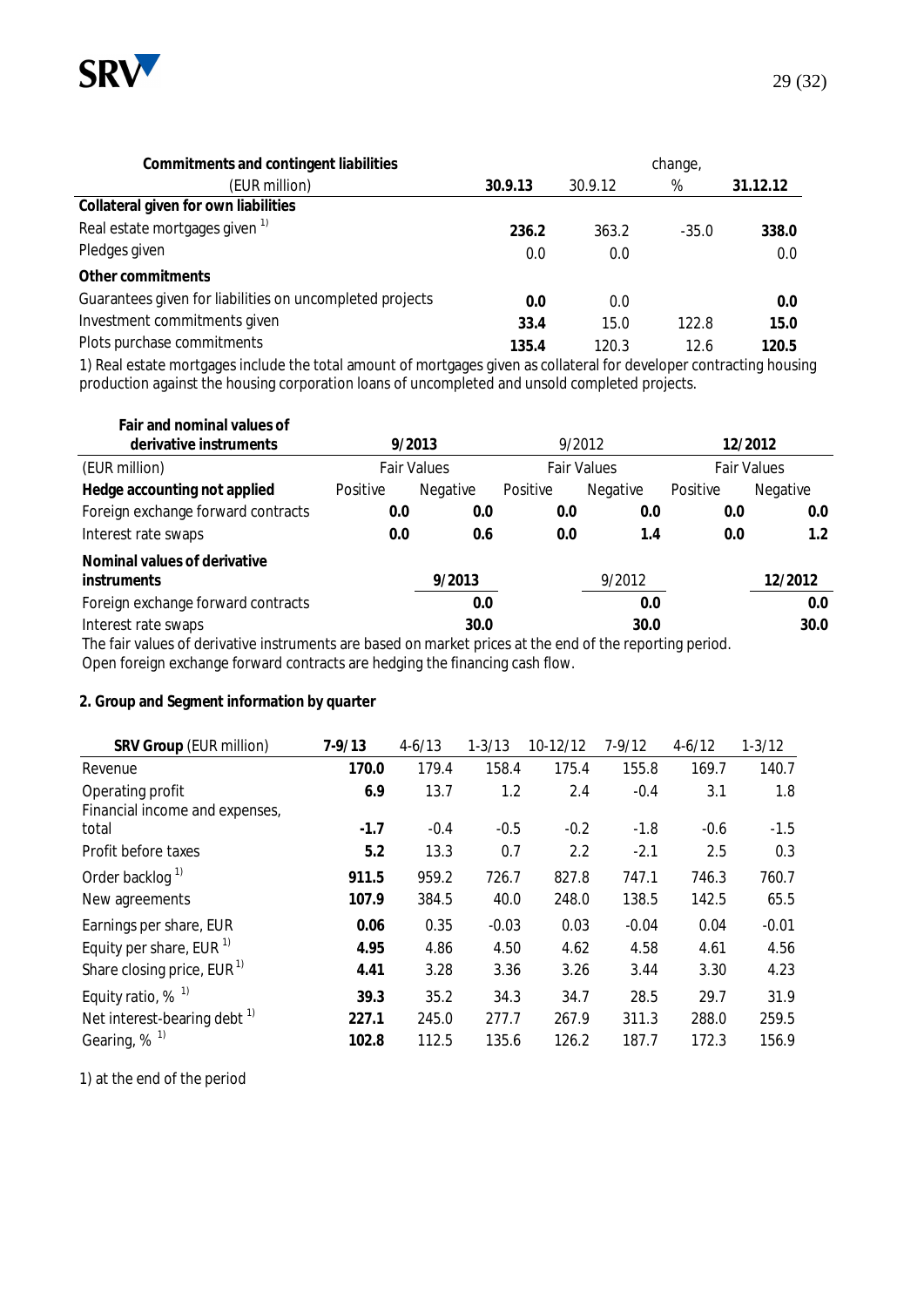

| Revenue (EUR million)                          | $7 - 9/13$ | $4 - 6/13$ | $1 - 3/13$ | 10-12/12 | $7 - 9/12$    | $4 - 6/12$ | $1 - 3/12$ |
|------------------------------------------------|------------|------------|------------|----------|---------------|------------|------------|
| <b>Domestic Operations</b>                     | 155.0      | 128.9      | 135.0      | 157.2    | 139.7         | 150.8      | 120.7      |
| - business construction                        | 88.1       | 74.6       | 67.5       | 83.5     | 78.9          | 80.9       | 61.9       |
| - housing construction                         | 66.9       | 54.3       | 67.5       | 73.7     | 60.7          | 69.9       | 58.7       |
| <b>International Operations</b>                | 15.1       | 50.4       | 23.5       | 18.1     | 16.1          | 18.9       | 20.1       |
| Other operations                               | 2.9        | 3.0        | 3.3        |          | 3.4<br>3.6    | 3.7        | 3.7        |
| Eliminations                                   | $-2.9$     | $-3.0$     | $-3.4$     | $-3.3$   | $-3.6$        | $-3.7$     | $-3.7$     |
| Group, total                                   | 170.0      | 179.4      | 158.4      | 175.4    | 155.8         | 169.7      | 140.7      |
|                                                |            |            |            |          |               |            |            |
| Operating profit (EUR million)                 | $7 - 9/13$ | $4 - 6/13$ | $1 - 3/13$ | 10-12/12 | $7 - 9/12$    | $4-6/12$   | $1 - 3/12$ |
| <b>Domestic Operations</b>                     | 7.3        | 2.7        | 3.4        |          | 1.6<br>1.9    | 5.8        | 5.4        |
| <b>International Operations</b>                | 0.2        | 12.3       | $-0.8$     |          | 2.4<br>$-1.1$ | $-1.9$     | $-2.6$     |
| Other operations                               | $-0.6$     | $-1.3$     | $-1.4$     | $-1.7$   | $-1.1$        | $-0.9$     | $-1.1$     |
| Eliminations                                   | 0.0        | 0.0        | 0.0        | 0.0      | 0.0           | 0.0        | 0.0        |
| Group, total                                   | 6.9        | 13.7       | 1.2        |          | 2.4<br>$-0.4$ | 3.1        | 1.8        |
|                                                |            |            |            |          |               |            |            |
| Operating profit (%)                           | $7 - 9/13$ | $4 - 6/13$ | $1 - 3/13$ | 10-12/12 | $7 - 9/12$    | $4-6/12$   | $1 - 3/12$ |
| Domestic operations                            | 4.7        | 2.1        | 2.5        |          | 1.0           | 1.3<br>3.9 | 4.5        |
| International operations                       | 1.1        | 24.5       | $-3.6$     | 13.3     | $-7.0$        | $-9.9$     | $-13.0$    |
| Group, total                                   | 4.0        | 7.6        | 0.8        |          | 1.4<br>$-0.2$ | 1.8        | 1.2        |
|                                                |            |            |            |          |               |            |            |
| Order backlog (EUR million)                    | 30.9.13    | 30.6.13    | 31.3.13    | 31.12.12 | 30.9.12       | 30.6.12    | 31.3.12    |
| Domestic operations                            | 727.8      | 771.6      | 686.9      | 774.4    | 676.2         | 661.7      | 658.3      |
| - business construction                        | 451.1      | 458.7      | 389.9      | 438.7    | 312.1         | 325.4      | 329.4      |
| - housing construction                         | 276.6      | 312.9      | 296.9      | 335.7    | 364.2         | 336.4      | 328.8      |
| International operations                       | 183.7      | 187.6      | 39.8       | 53.4     | 70.9          | 84.5       | 102.4      |
| Group, total                                   | 911.5      | 959.2      | 726.7      | 827.8    | 747.1         | 746.3      | 760.7      |
| - sold order backlog                           | 704        | 746        | 532        | 610      | 517           | 551        | 570        |
| - unsold order backlog                         | 207        | 213        | 194        | 218      | 230           | 195        | 191        |
|                                                |            |            |            |          |               |            |            |
| Order backlog, housing construction in Finland |            |            |            |          |               |            |            |
| (EUR million)                                  | 30.9.13    | 30.6.13    | 31.3.13    | 31.12.12 | 30.9.12       | 30.6.12    | 31.3.12    |
| Negotiation and construction                   |            |            |            |          |               |            |            |
| contracts                                      | 119        | 121        | 120        | 129      | 153           | 155        | 153        |
| Under construction, sold                       | 31         | 52         | 56         | 59       | 52            | 56         | 57         |
| Under construction, unsold                     | 87         | 117        | 99         | 119      | 133           | 103        | 92         |
| Completed and unsold                           | 40         | 24         | 21         | 28       | 26            | 21         | 27         |
| Housing construction, total                    | 277        | 313        | 297        | 336      | 364           | 336        | 329        |
|                                                |            |            |            |          |               |            |            |
| Invested capital (EUR million)                 | 30.9.13    | 30.6.13    | 31.3.13    | 31.12.12 | 30.9.12       | 30.6.12    | 31.3.12    |
| Domestic operations                            | 286.5      | 291.2      | 292.7      | 297.4    | 286.2         | 270.2      | 228.8      |
| International operations                       | 171.7      | 179.0      | 195.4      | 200.2    | 200.7         | 198.5      | 198.6      |
| Other operations and<br>eliminations           | 8.7        | 40.6       | 10.5       | 15.7     |               | 3.3        | 7.8        |
|                                                |            |            |            |          | 3.4           |            |            |
| Group, total                                   | 466.9      | 510.9      | 498.6      | 513.3    | 490.3         | 472.0      | 435.1      |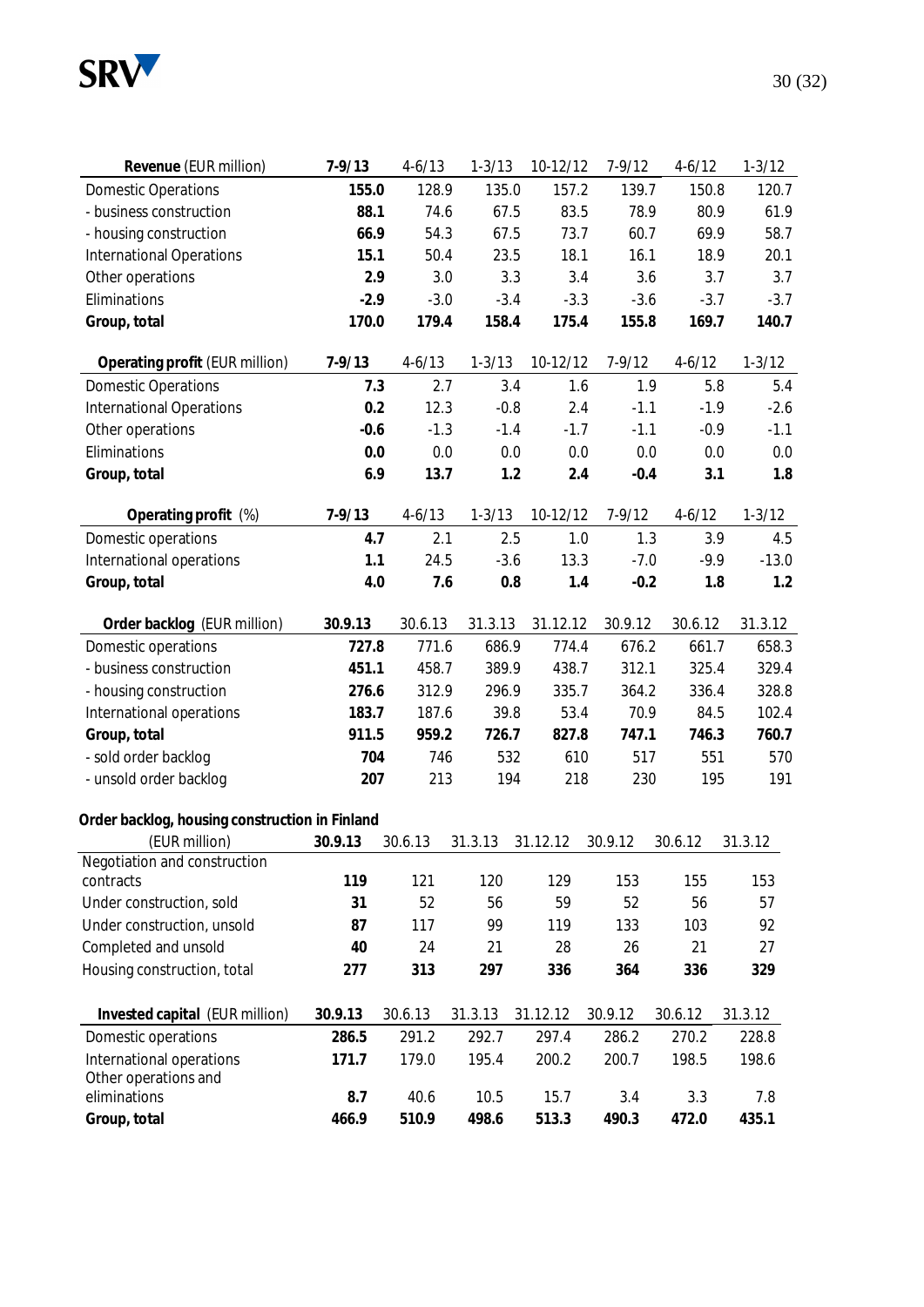

#### **Housing production in Finland (units) 7-9/13** 4-6/13 1-3/13 10-12/12 7-9/12 4-6/12 1-3/12 Housing sales, total **183 178 223 207 170 235 133** - sales, developer contracting **69** 64 135 140 85 154 98 - sales, negotiation contracts<sup>2)</sup> **114** 114 88 67 85 81 35 Developer contracting - start-ups **25** 142 35 95 125 171 24 - completed **175** 109 104 114 116 122 99 - completed and unsold **128** 89 75 99 100 85 102 Under construction, total 1) **1 398** 1 525 1 633 1 849 2 126 2 060 2 188 - construction contracts 1) **550** 560 795 969 1 212 1 240 1 425 - negotiation contracts 1) 2) **448** 415 321 294 309 224 216 - developer contracting 1) **400** 550 517 586 605 596 547 - of which sold 1) **139** 206 237 230 205 221 206 - of which unsold 1) **261** 344 280 356 400 375 341

1) at the end of the period 2) investor sales under negotiation contracts

#### **3. Segment information**

| Assets                   |          |          | change,     | change, |          |
|--------------------------|----------|----------|-------------|---------|----------|
| (EUR million)            | 30.9.13  | 30.9.12  | <b>MEUR</b> | %       | 31.12.12 |
| Domestic operations      | 413.6    | 392.9    | 20.7        | 5.3     | 422.9    |
| International operations | 195.7    | 225.0    | $-29.3$     | $-13.0$ | 233.7    |
| Other Operations         | 309.1    | 280.0    | 29.1        | 10.4    | 311.8    |
| <b>Eliminations</b>      | $-296.0$ | $-272.1$ | $-23.9$     |         | $-293.0$ |
| Group, total             | 622.4    | 625.8    | $-3.3$      | $-0.5$  | 675.4    |

| Liabilities                        |          |          | change,     | change, |          |
|------------------------------------|----------|----------|-------------|---------|----------|
| (EUR million)                      | 30.9.13  | 30.9.12  | <b>MEUR</b> | %       | 31.12.12 |
| Domestic operations                | 353.6    | 334.3    | 19.3        | 5.8     | 370.4    |
| International operations           | 192.3    | 231.2    | $-38.8$     | $-16.8$ | 235.2    |
| <b>Other Operations</b>            | 124.5    | 139.4    | $-14.9$     | $-10.7$ | 123.3    |
| Eliminations and other adjustments | $-268.8$ | $-245.0$ | $-23.9$     |         | $-265.8$ |
| Group, total                       | 401.6    | 459.9    | $-58.3$     | $-12.7$ | 463.1    |

| Invested capital<br>(EUR million) | 30.9.13 | 30.9.12 | change,<br><b>MEUR</b> | change,<br>% | 31.12.12 |
|-----------------------------------|---------|---------|------------------------|--------------|----------|
| Domestic operations               | 286.5   | 286.2   | 0.2                    | 0.1          | 297.4    |
| International operations          | 171.7   | 200.7   | $-29.0$                | $-14.5$      | 200.2    |
| Other and eliminations            | 8.7     | 3.4     | 5.3                    | 158.7        | 15.7     |
| Group, total                      | 466.9   | 490.3   | $-23.4$                | $-4.8$       | 513.3    |
|                                   |         |         |                        |              |          |
| Return on investment,             |         |         |                        |              |          |

|                                        | $1-9/13$ | $1-9/12$ | $1-12/12$ |
|----------------------------------------|----------|----------|-----------|
| Domestic operations <sup>1)</sup>      | 6.4      | 61       | b.6       |
| International operations <sup>1)</sup> | 91       | -27      | $-0.2$    |
| Group, total <sup>1)</sup>             | 64       | 1 8      |           |

1) In calculating the key ratio only the profit for the period has been annualised